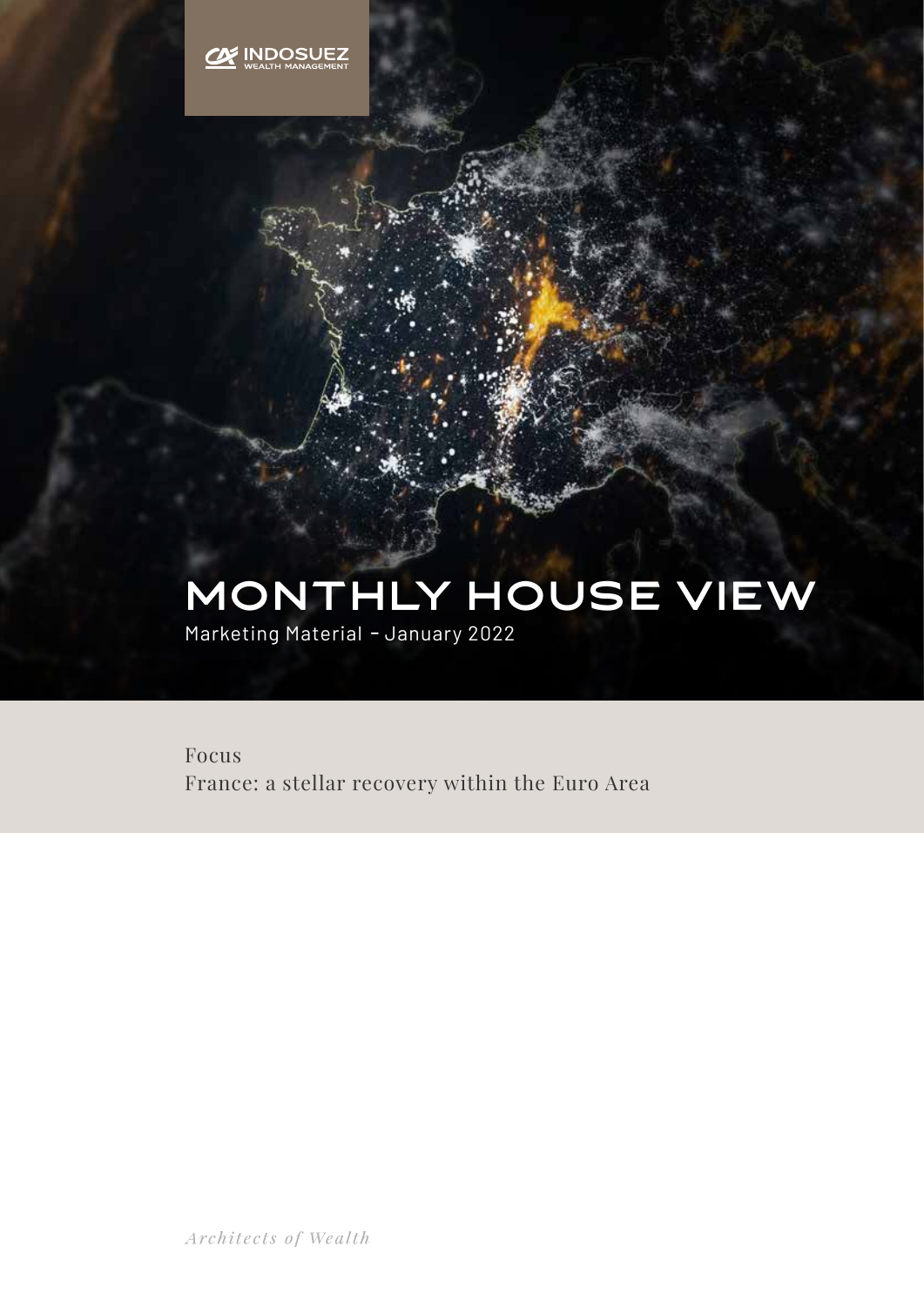## Table of contents

| 01• Editorial<br>WHAT CAN WE EXPECT IN 2022?                                                        | Р3  |
|-----------------------------------------------------------------------------------------------------|-----|
| $02 \bullet$ Focus<br>FRANCE: A STELLAR RECOVERY<br>WITHIN THE EURO AREA                            | ⊃4  |
| 03• Macro Economics<br>AN ECONOMIC LANDSCAPE BLURRED<br>BY THE OMICRON VARIANT                      | Рĥ  |
| 04 • Fixed Income<br>A SLOWING IS EXPECTED<br>IN MID-2022 FOR EUROPEAN<br>AND US INFLATION RELEASES | P8  |
| $05 \bullet$ Equities<br>LOOKING AT 2022                                                            |     |
| 06• Forex<br>CNY WINS THE 2021 FOREX RACE                                                           | P12 |
| 07• Asset Allocation<br><b>KEY CONVICTIONS FOR 2022</b>                                             | P14 |
| 08• Market Monitor<br>OVERVIEW OF SELECTED MARKETS                                                  | P16 |
| 09• Glossary                                                                                        |     |
| Disclaimer                                                                                          | P18 |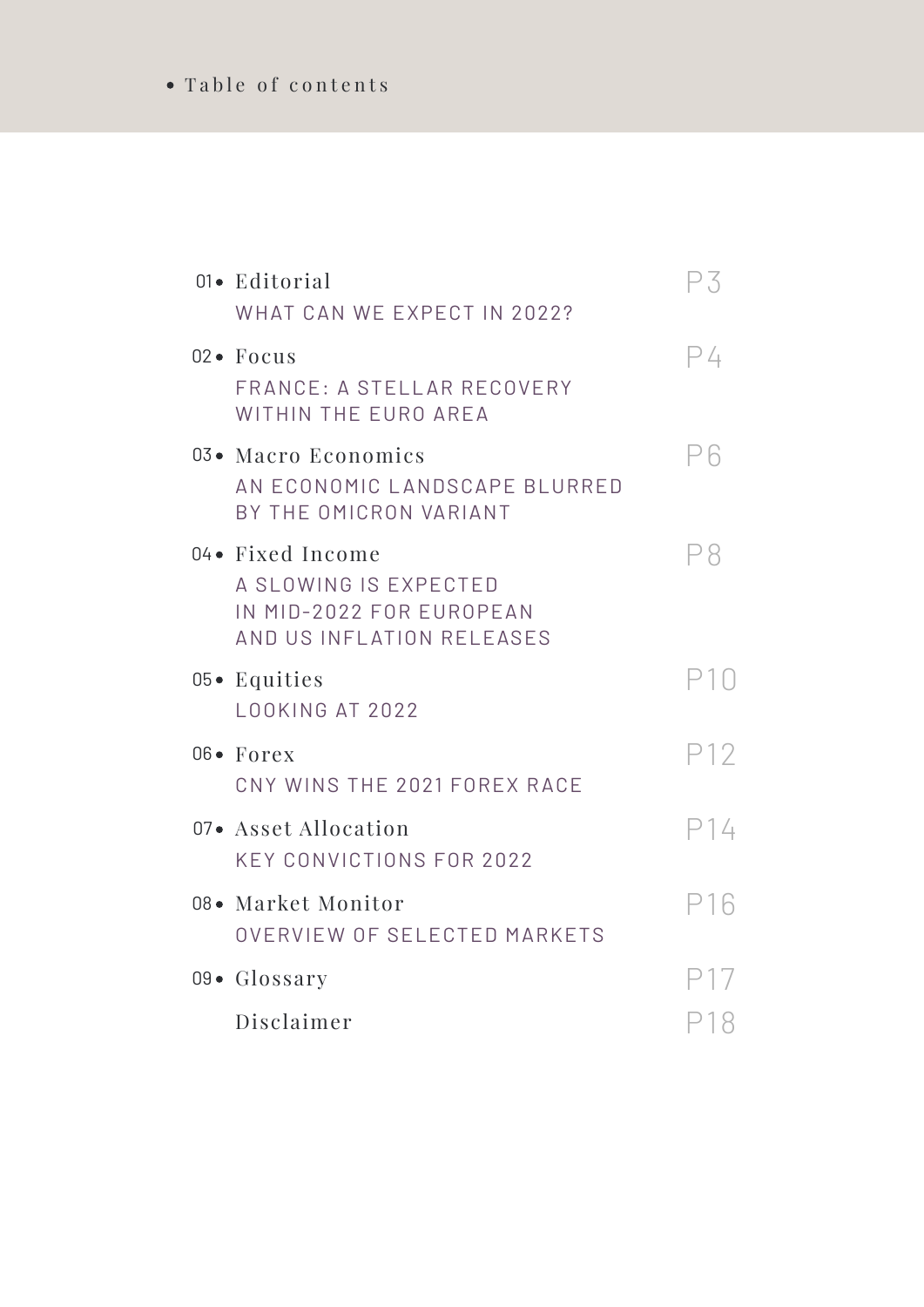## $01 \cdot$  Editorial WHAT CAN WE EXPECT IN 2022?



**VINCENT** MANUEL Chief Investment Officer, Indosuez Wealth Management

#### Dear Reader,

As we close out 2021, a year of strong performances and many surprises, we turn our attention to what 2022 may have in store for us.

A year of normalisation. First, because we expect the inflation rate to gradually return to more normal levels, which will take longer than expected; second, because supply chains should start to run more smoothly again; and, lastly, because economic policy should return to a more neutral stance, with an end to "whatever it takes" and monetary support.

A year of moderation. This means more modest growth outlooks and earnings growth expectations more consistent with long-term averages. The economy and the financial markets are changing gears, shifting from a rapid recovery (in which all asset classes perform well) to a more traditional trajectory, in which the decorrelation between equities and bonds is expected to increase, as we first saw at the beginning of 2021.

A year of differentiation. Because with a more moderate earnings growth outlook, the performance gap between sectors and between stocks is likely to widen, and will certainly benefit the pricing power leaders, whose margins are more resilient, as well as trailblazers in technology disruption, which seems to accelerate every day.

A year of diversification. One of the risks often raised on the US market is the high concentration in a smaller number of stocks, a manifestation of the "winner takes all" syndrome in the market indices. Some of these actors hit their peaks several quarters ago, and this year the Chinese stock markets showed us that buying the largest capitalisations in the index blind is not necessarily the best option (particularly when fundamentals are no longer what they should be). Informed investors will therefore be able to appropriately spread their risks and actively manage them.

While there is still time for us to make our wishes for next year, after a year of very positive market performances, we can only hope that the central banks will be able to navigate their way through this transitory environment without any major communication errors. In many ways, it looks like we will be walking a tightrope between inflationary pressures and risks to growth in 2022. Let us hope, then, that 2022 does not bring disappointment and disillusionment!

We wish you all happy reading and all the best for the holiday season.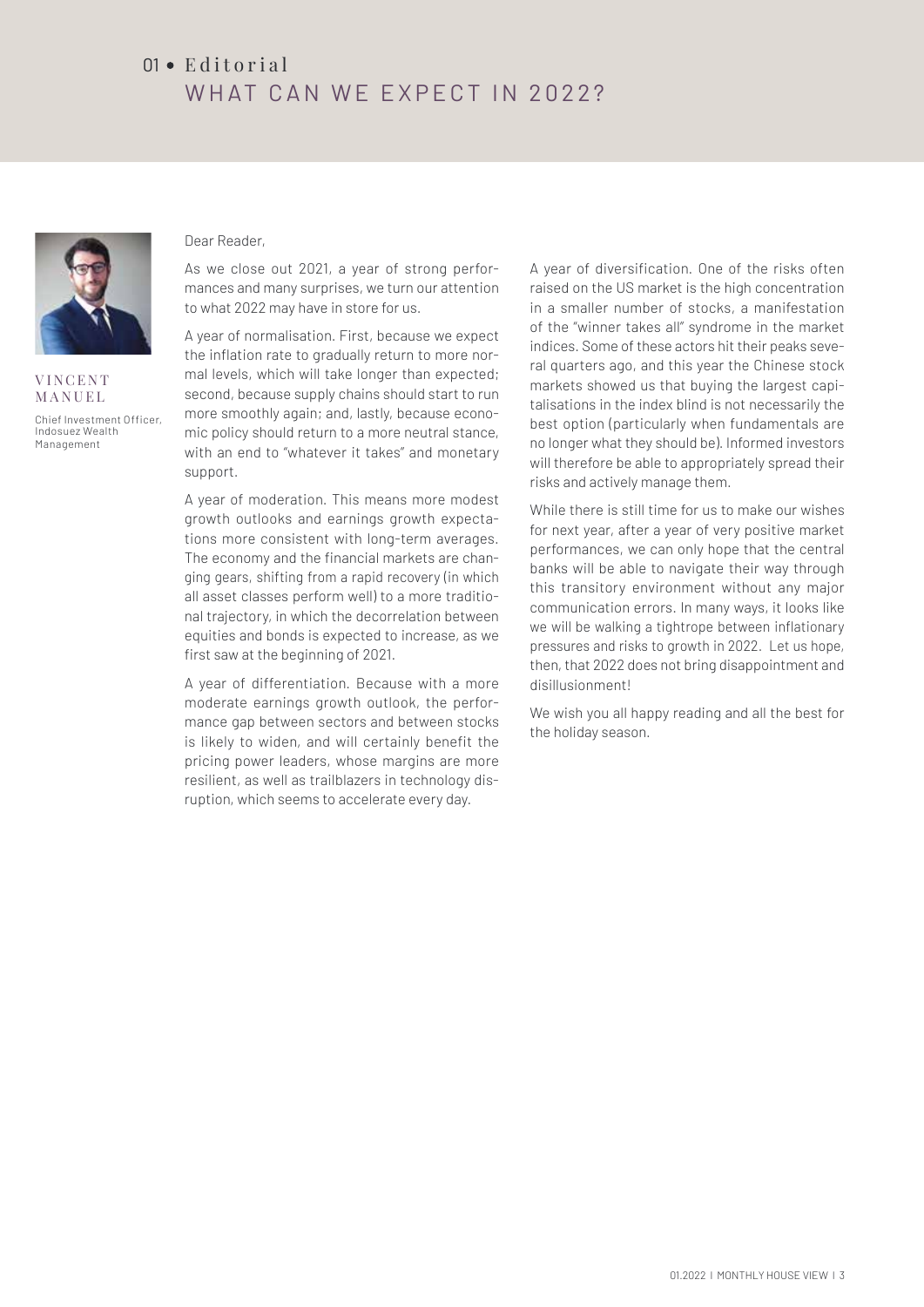#### $02 \cdot F_0$  cus

FRANCE TAKES THE LEAD on the road to economic recovery among core Euro Area countries

# FRANCE: A STELLAR RECOVERY WITHIN THE EURO ARFA

The downturn in the French economy in 2020 was the sharpest since the end of World War II. But the country has bounced back thanks to a "swift and effective" government response, putting France's economy on par with its pre-pandemic level as of end-2021. In addition to being an election year, 2022 is expected to be a year of economic normalisation, mirroring other developed countries.

#### RELAXATION OF RESTRICTIONS BOOSTED ECONOMIC ACTIVITY

While the shutdown of the global economy and the health restrictions imposed in France cost the country 8 points of growth in 2020, the scale of the stimulus measures and the reopening of the economy as of the second quarter of 2021 led to a sharp rebound in activity (+1.3% in the second quarter, +3% in the third quarter). For full-year 2021, growth is thus estimated at about 6.5%, which puts France in the lead on the road to economic recovery among core Euro Area countries (namely Germany, Italy, and Spain). Better still, France has staked its claim as the first of these four nations to return to its pre-pandemic level. This may come as a surprise when we consider that France is the top tourist destination in the world.

The government's strategy of easing its health restrictions starting in May 2021, and thus of increasing mobility while keeping the risk of a significant acceleration of the epidemic in check, led to a boost in consumption (+5% in the third quarter).

Unsurprisingly, it was the resilience of the services sectors that has driven economic activity recently, in contrast to neighbouring countries (Chart 1). Furthermore, while the business climate has hit record levels over the last decade, household and non-financial company investment has been a real support factor: this component has returned to its pre-pandemic level since March.

#### IF 2021 WAS THE YEAR OF " WHATEVER IT TAKES", WHAT'S NEXT FOR 2022?

Over the last 20 months, the French government has spent 134 billion euros on emergency measures. While this helped preserve household consumption capacity in 2021, these measures also helped protect jobs. The unemployment rate has returned to its pre-crisis level of 8% and hiring momentum has proven particularly robust, but has not led to significant wage hikes (2% to 3% on average in 2021).



#### CHART 1: A RESILIENT FRENCH SERVICES SECTOR THANKS TO THE RIGHT BALANCE OF RESTRICTION EASING, %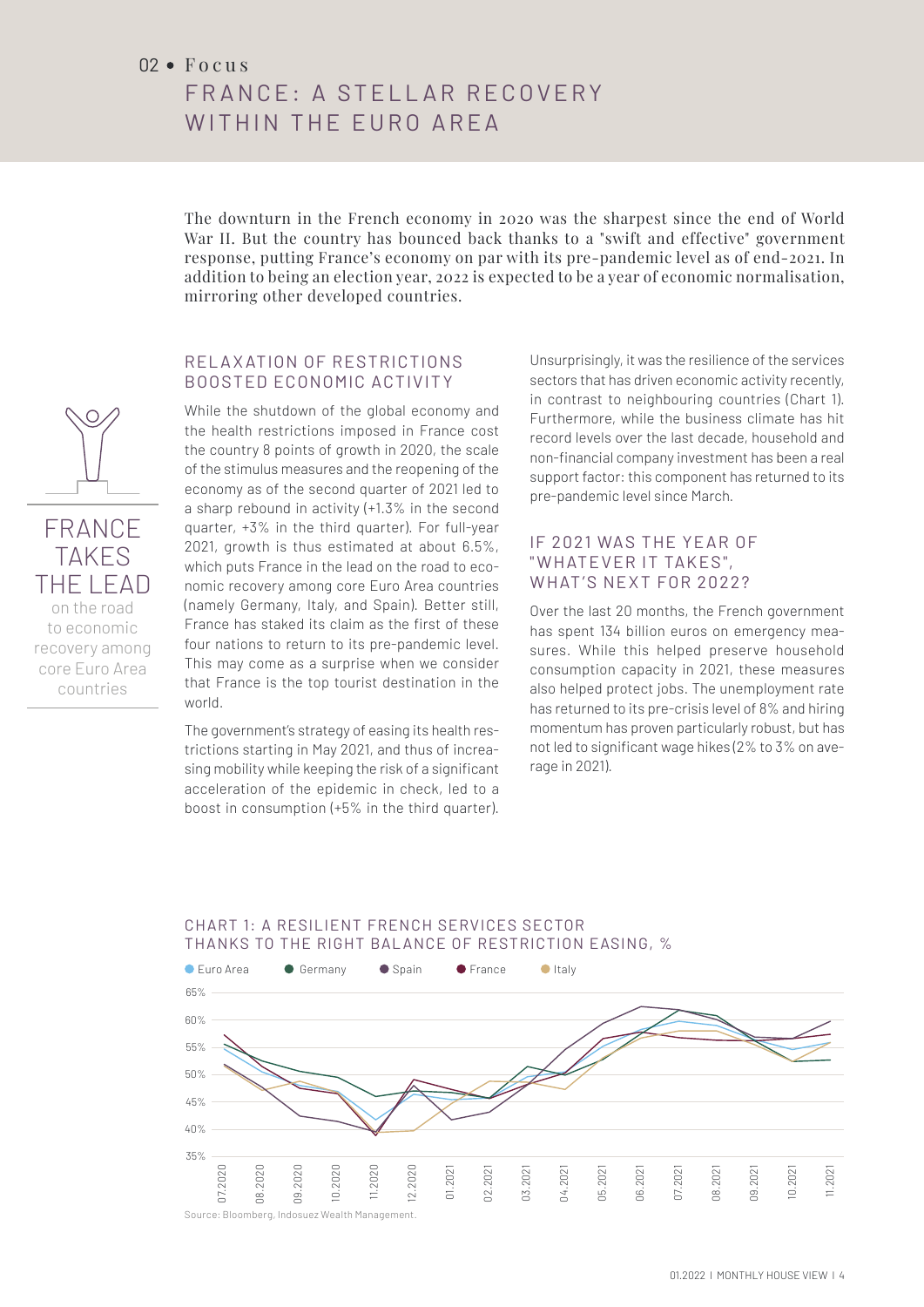The flipside to this fiscal spending is a larger public deficit, at 9.1% of GDP in 2020 and 8.4% expected in 2021, along with an increase in the debt-to-GDP ratio from 97.6% pre-pandemic to nearly 115% this year.

But while 2022 will mark the end of the "whatever it takes" approach, fiscal support is expected to remain high with the government anticipating a public deficit of 4.8% next year and public debt at 114% of GDP. In particular, the emergency plans will give way to long-term *stimulus* plans: 30 billion euros of the 100 billion euros in the FranceRelance plan – one of the largest national plans in Europe (as a percentage of GDP), which is being incorporated into the European NextGenerationEU plan – still has to be spent in 2022. And this does not include the public spending linked to the France 2030 investment plan, which was passed in October and is worth 30 billion euros.

#### SEVERAL FACTORS WORTH WATCHING IN 2022

170

BILLION EUROS: the savings surplus accumulated by French households at end-2021

French growth is expected to be around 4% in 2022, still well above the long-term trend and potential growth, but this estimate could be revised upwards or downwards for several reasons.

First, the savings surplus accumulated by French households is expected to exceed 170 billion euros at end-2021 according to the Banque de France: this provides upside bias to growth since it is likely to boost consumption. For example, the use of 20% of this surplus could contribute 0.9 points of GDP in 2022. There are, however, a number of risk 40% factors:

- While inflation, currently at 2.8% year-on-year (and estimated at 2.3% for full-year 2022), is nowhere near the levels seen in the USA, it is characterised by a sharp acceleration in energy prices, including electricity. This could widen the gulf between the real increase in purchasing power and households' perception, and thereby limit consumption.
- Preserving purchasing power at the macroeconomic level masks disparities at the microeconomic level: households with the highest incomes accumulated the most savings, but their propensity to consume is much lower.
- The latest news on the health front could dampen household confidence and ultimately cause the savings rate to stabilise at a high level (around 18% currently *versus* 15% on average before the crisis, see Chart 2). This would delay the positive impact expected from French household dissaving.

Second, while the supply chain woes seem to be easing, we are not out of the woods as a reduction in mobility due to potential new health restrictions could depress activity once again.

Lastly, we must consider the risk relating to the impact of the presidential election on economic policy and investor confidence. Although we place little stock in the scenario of an extremist candidate winning and having an adverse impact on the country's economic outlook, we could see some companies take a wait-and-see approach to their investment projects in the first quarter of 2022.

To be continued.



#### CHART 2: THE USE OF THE HOUSEHOLD SAVINGS SURPLUS PROVIDES UPSIDE BIAS TO FRENCH GROWTH IN 2022, % 30%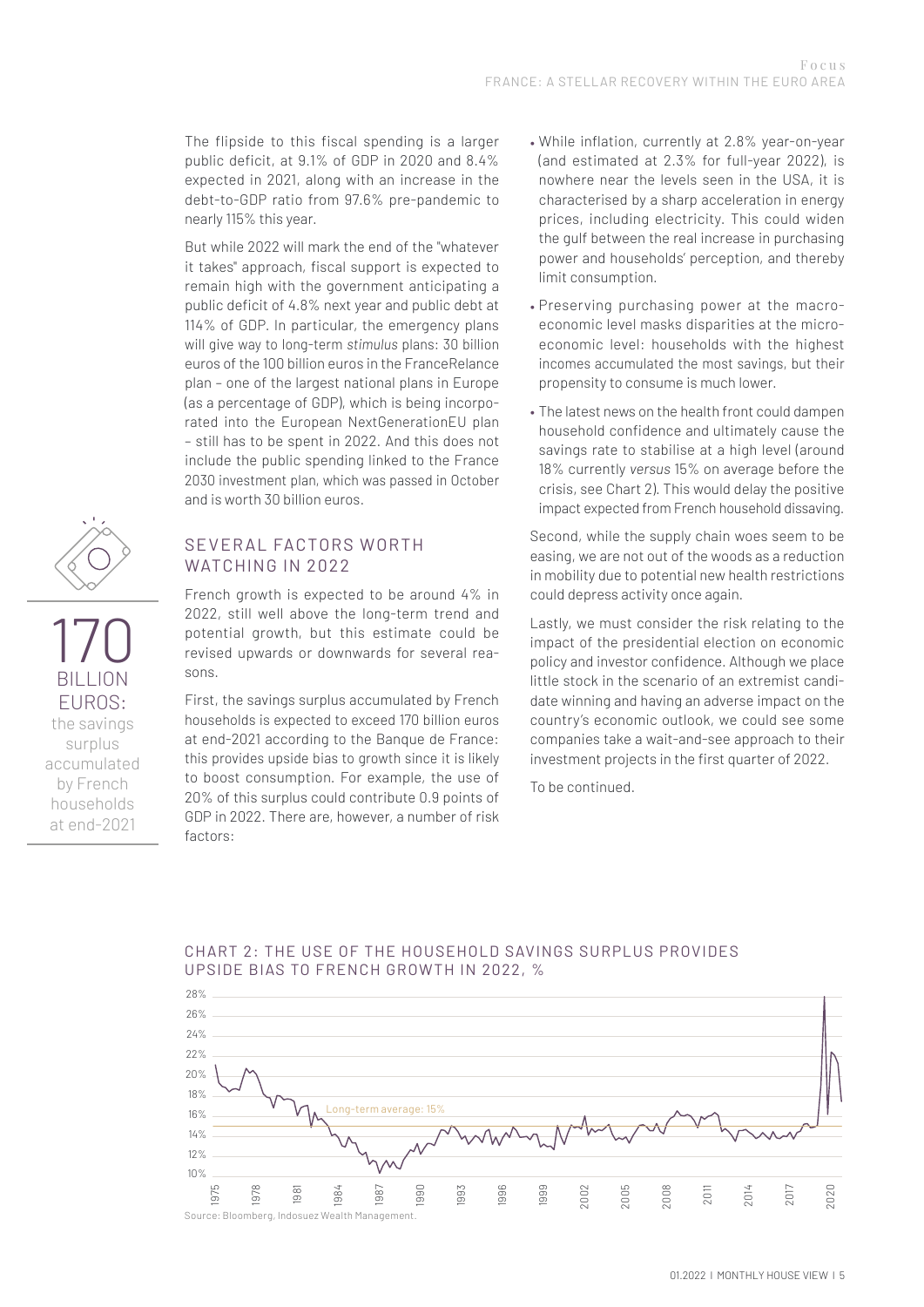#### $03 \bullet$  Macro economics

# AN FCONOMIC LANDSCAPF BLURRED BY THE OMICRON VARIANT

The economic activity in the US is expected to pick up in the fourth quarter after a slowdown in Q3. On the other hand, the deployment of a new wave of infection and the identification of the new Omicron variant constitutes a downside risk in Europe, which could extend into early 2022. Finally, this situation could once again burden supply chains if Asia were to be affected.

#### UNITED STATES: A BOOST IN Q4 BEFORE NORMALISATION NEXT YEAR

After a weak third quarter due to the effects of the pandemic and supply constraints, activity should rebound to end the year on a high note, with the Atlanta Fed's GDP nowcasting indicators estima-<br>ting that US annualised growth could reach 7.2% in ting that US annualised growth could reach 7.2% in Q4. This momentum could be driven by continued strong consumption thanks to the existing savings surplus and job creation. Although the latter disappointed in November (+210'000 new jobs compared to 550'000 expected), the household survey data painted a different picture, with a decrease in unemployment from 4.6% to 4.2%. We could therefore expect a revision of the increase in job creation in the next publications.

This buoyancy in the labour market has pushed wages up to 4.8%. While these effects are not yet generating second round effects on inflation, the yearly rise in prices has continued to accelerate (+6.8% in November) and remains increasingly broad-based.

We are not drastically changing our scenario for 2022, with inflation still expected to stabilise at a high level, and eventually reverting from Q2 2022 onwards but remaining well above the central bank's target. But the risk is on the upside, as supply chain disruptions may finally persist for longer pry chain distuptions may miany persist for longer<br>than expected due to the resurgence of the epidemic, despite some encouraging signals on freight prices and lower supplier delays.

#### EUROPE: THE OMICRON VARIANT BRINGS SHORT-TERM MACROECONOMIC VOLATILITY

While activity had been quite resilient in recent months in Europe, this fifth wave of COVID-19 combined with the appearance of the more contagious Omicron variant has clouded the region's short-term prospects. This situation has halted the gradual reopening observed over the last six months with a downward inflection in the mobility indices of certain countries (Chart 3).



#### CHART 3: COVID-19 STRINGENCY INDEX IS PICKING UP AGAIN IN SOME EUROPEAN COUNTRIES, %



US unemployment rate decrease from

4.6% to 4.2%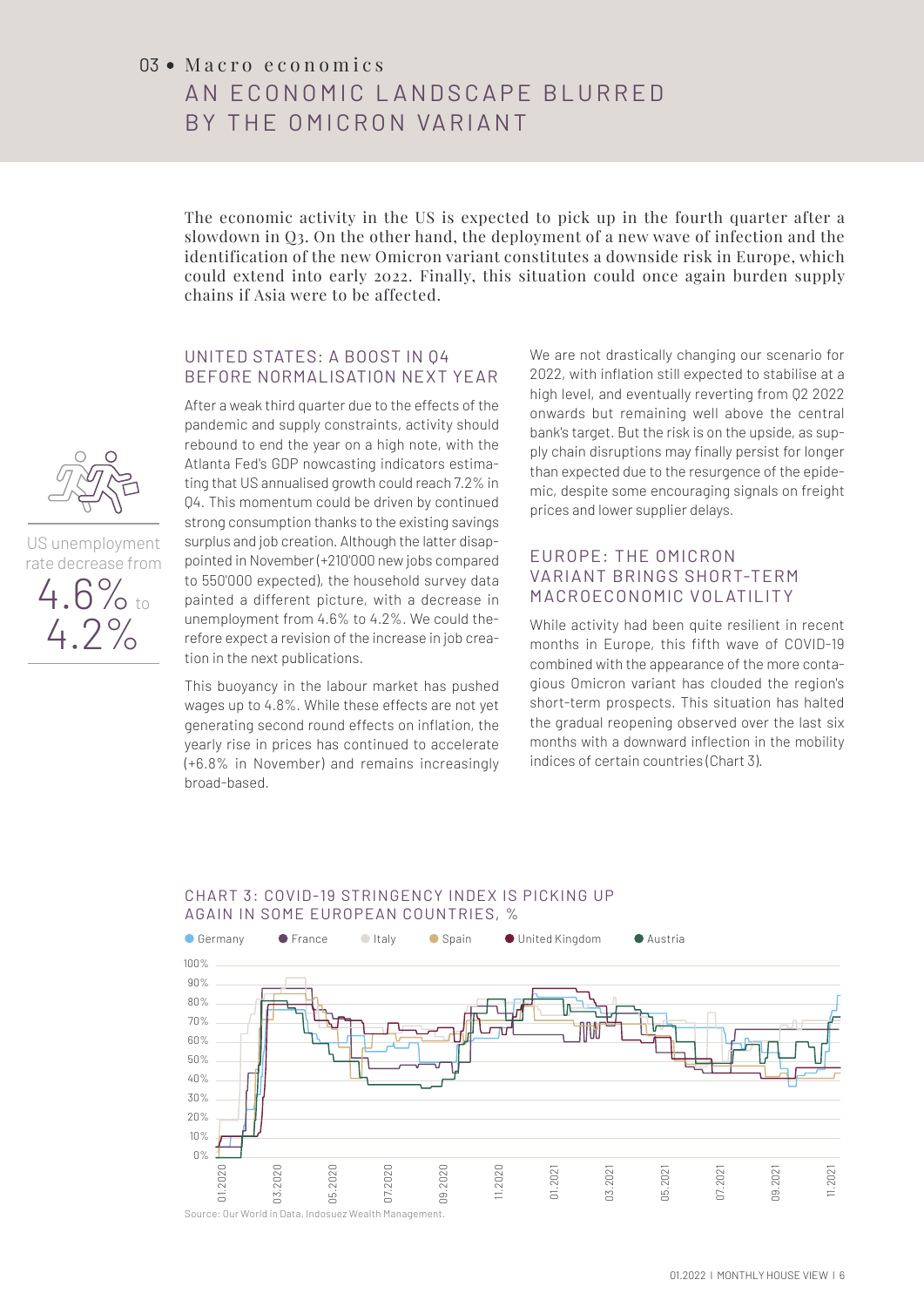This could therefore delay household dissaving and the rebalancing of consumption from goods to services. It should also be felt in the next publications of business climate and household surveys, which would imply a risk on the economic dynamics of the coming months.

However, this risk seems to be limited by the experience of governments and the effectiveness of vaccines: we therefore confirm our scenario of growth at high levels in 2022, above potential but down from 2021.

At the same time, inflation, which stands at 4.9% in 12% the Euro Area and is mainly characterised by a rise In energy prices, could peak in the coming months before also returning to more normal levels while staying above the 2% threshold. Finally, while the labour market remains dynamic, the labour shortage remains limited to certain sectors and is not producing a worrying rise in wages. However, the United Kingdom is to some extent an exception, as wages are up by more than 4% year-on-year, probably also reflecting the implications of Brexit.

#### CHINA: STABILISING GROWTH IS THE KEY WORD

Further East, growth is expected to reach 6-7% annualised in Q4 as some signs of improvement in the manufacturing sector have been observed in connection with the recent increase in energy production, but also in exports as reflected by the latest encouraging figures on world trade. The main risk to growth next year remains the slowdown in the property sector, as we hear every week of new difficulties from property developers, linked to the now official bankruptcy of Evergrande. The other risk, which applies more generally to the whole of Asia, comes from the epidemic which could impact production lines again and delay policies to live with COVID-19, like in South Korea.

On the other hand, there is some positive news coming from the People's Bank of China (PBoC), which after lowering its reserve requirement ratio now seems more inclined to support its economy, and should continue to favour monetary support measures targeted at SMEs and green investments.

This accommodative signal, contrasting with what we can observe within the developed world, is also reflected in the Chinese Credit Impulse (Chart 4), which now appears to be bottoming out: a slightly more encouraging development for the year 2022.



#### CHART 4: CHINA CREDIT IMPULSE MAY HAVE BOTTOMED OUT, 6-MONTH CHANGE, %



### PBoC seems more inclined to support its economy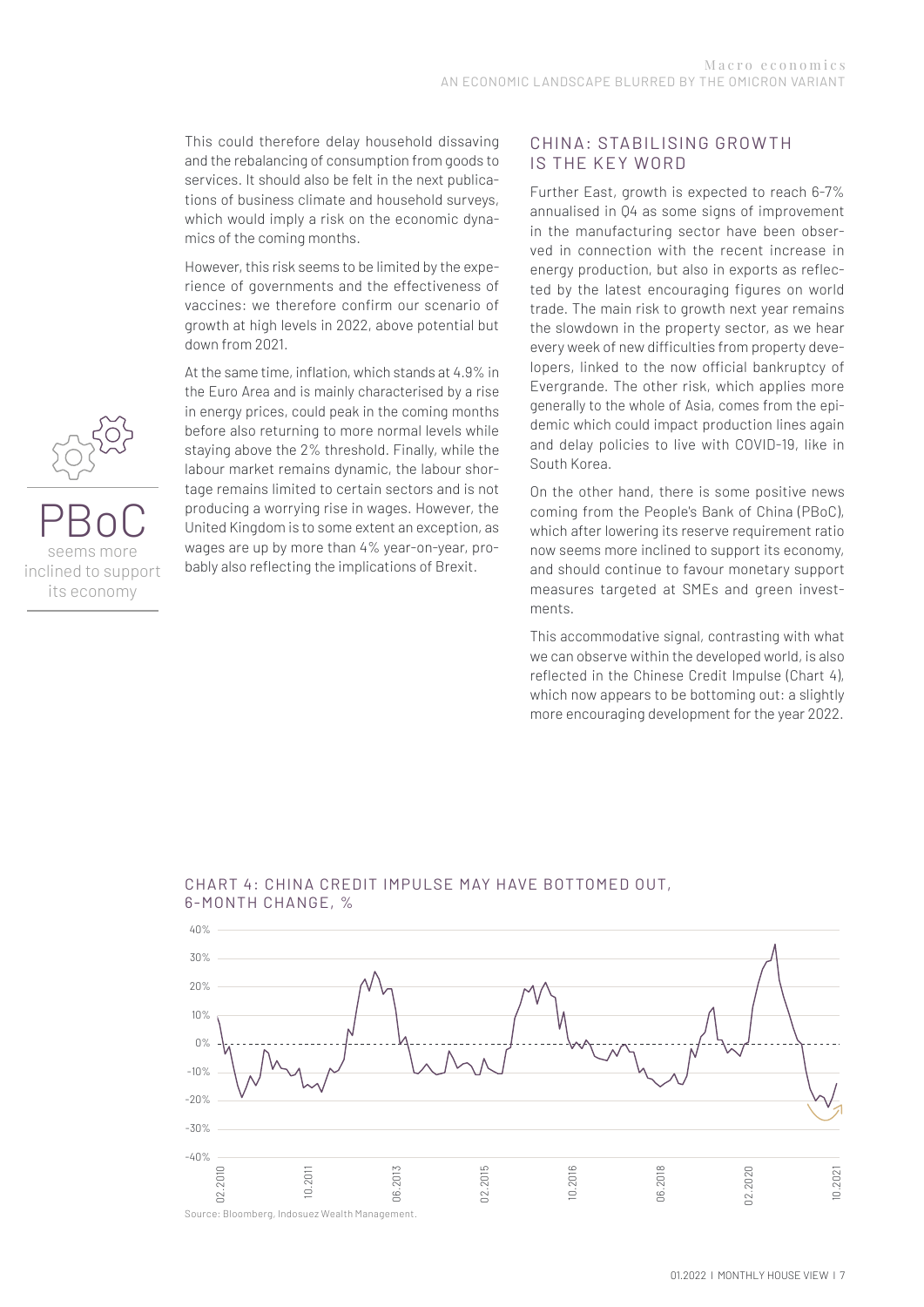#### 04 · Fixed Income

# A SI O WING IS FXP FCT FD IN MID-2022 FOR EUROPEAN AND US INFLATION RELEASES

We continue to expect significant slowing in the year ahead, but we do not expect the data to be validated in the coming months. In our central scenario, we do not foresee a change in the inflation regime. However, the utilisation of US tips continues to be an attractive  $\overline{\phantom{a}}$ tool in the case of the materialisation of an alternative scenario with higher structural inflation. 90%

#### CENTRAL BANKS  $\overline{a}$

ECB intention to keep stimulating the economy

In the Euro area, the European Central Bank (ECB) is intending to keep stimulating the economy<br>aggressively. Decisions regarding the evolution aggressively. Decisions regarding the evolution of the QE (quantitative easing) program might be postponed into early 2022 as the health situation deteriorates in Europe. We anticipate no rate hikes for the coming years and a recalibration of the Asset Purchase Program to address the end of the PEPP (pandemic emergency purchase programme).

Until now, the Fed has been patient in the face of the supply-driven surge in inflation under the belief that it will fade. However, the latest data suggests that even if supply is coming back, robust demand is generating tighter conditions. The latest labour market data and inflation figures has driven the Fed to accelerate the reduction of asset purchases, as previously announced, which would end between February and mid-March 2022. Besides, the dot plots showed a Fed less divided than in the past, with 3 rate hikes now planned for 2022: essentially what the market expected, albeit 2022: essentially what the market expected, albeit<br>with one more rate hike than what was predicted in our scenario last month.

#### UNITED STATES

In comparison to its European peers, the US yield curve has been more volatile. With long-term<br>vields dropping and short-term vields rising on the yields dropping and short-term yields rising on the back of sooner and firmer tightening, the US curve has strongly flattened recently. The movement was exacerbated by mounting concerns that the Omicron strain will crimp the economic rebound, affecting long term rates. The recent flattening movement is not all that surprising given that the Fed is turning more hawkish; however, the magnitude of the move is significant, with the 5s30s part of the US curve (Chart 5) having flattened by 85 bps since March, particularly given that the Fed has not even begun to tighten. On the back of the recent and heavy flattening, and with the Fed needing to see some transmission of its tightening policy to the longer part of the curve, we anticipate a very moderate steepening on 5s30s part of the curve.

Regarding inflation breakevens, the recent decline was due to more hawkish messages from the Fed, but also the risk off environment. We continue to expect significant slowing in the year ahead, but expect significant slowing in the year ahead, but<br>we do not expect the data to be corroborative in the coming months.



#### CHART 5: EVOLUTION OF US 5S30S R ATE SLOPE, %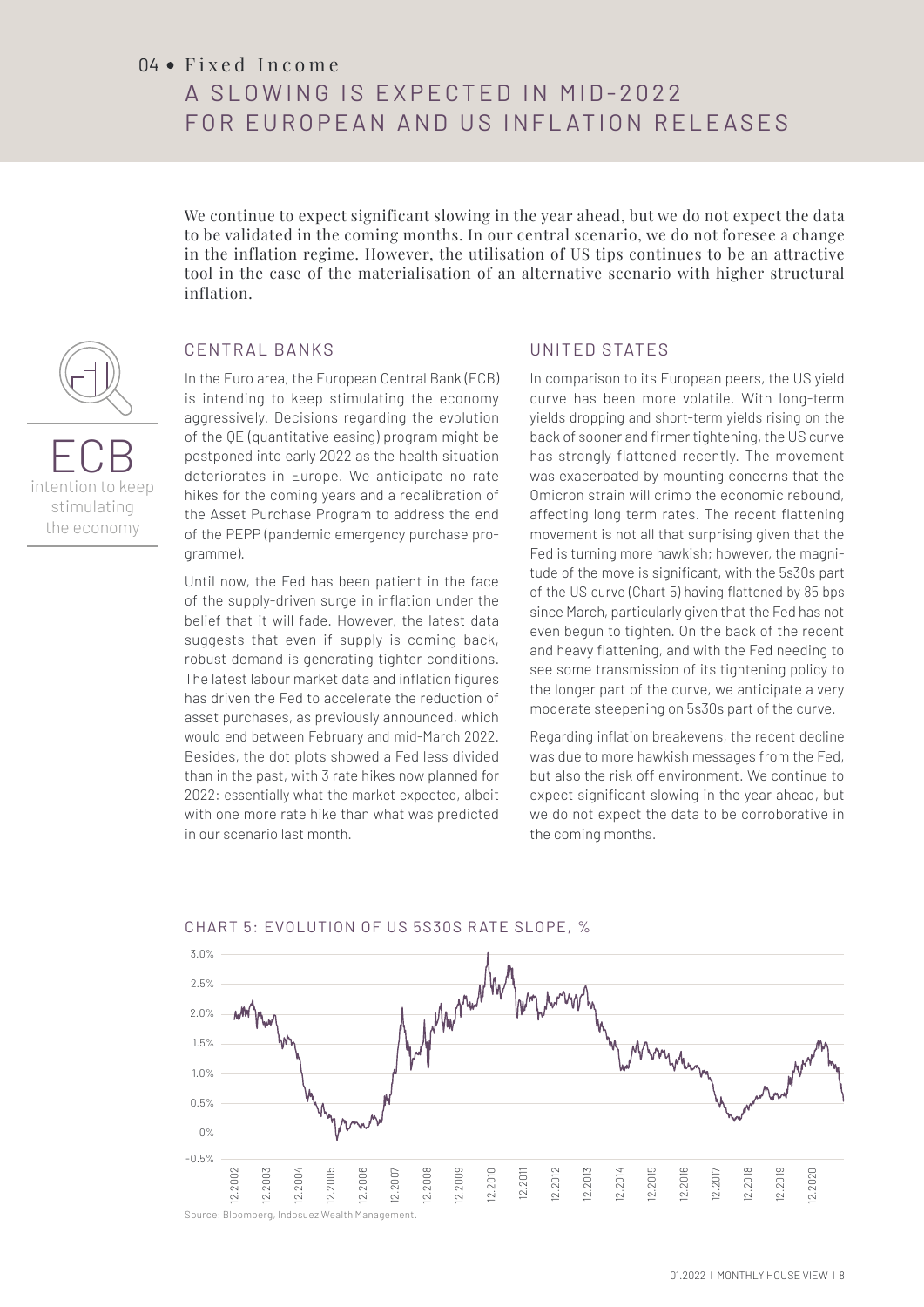

In our central scenario, we do not foresee a change in the inflation regime and believe that breakeven should slightly retrocede next year. For hedging purpose, the utilisation of US tips continues to be an attractive tool in the case of the materialisation of an alternative scenario with higher structural inflation.

#### CREDIT

The credit asset class recently underperformed with the new wave of restrictions and a decidedly hawkish turn from the Fed. For European and US IG credit spreads, the spread tightening of 2021 has been erased in the last month. We believe spread volatility is likely to be higher next year given the uncertainties around the tightening of monetary policy. Nevertheless, this will not change the supportive backdrop for high-grade credit thanks to above trend economic growth, less bond supply, and strong demand. Despite the tight level of spreads, we do not see anything to push them much wider either. Regarding subordinated debts, the corporate hybrids segment has showed signs of weakness, but on a valuation standpoint it will look attractive again when rates volatility stabilises. New supply and crowded long positions remain the biggest cons.

Last month, European and US high yield spreads substantially widened by roughly 50 bps. With low realised default, thin default forecast, and improving fundamentals, carry strategies remain highly attractive.

We have lowered our strategic scoring for euro investment grade (IG) and US IG to neutral, mainly because we anticipate spread volatility to be higher in the coming years. For riskier credit segments like euro HY, US HY, and Subfinancials, we have decided to raise our tactical scoring to neutral after the recent credit spread widening.

#### EMERGING MARKETS

The emerging credit asset class continued to underperform. For once in 2021, Asian credit was not the laggard and spreads tightened very modestly. Indeed, the Latin American region suffered the most, being more sensitive to US rising yields and inflationary pressures. While technicals are not as supportive as before, valuations remain stretch despite the recent correction. Regarding Asia, Asia IG and mainly China IG offer some spread pick-up compared to euro and US IG. Given recent PBoC actions to sustain growth and intensifying credit differentiation towards quality, we have decided to rise our tactical scoring to neutral. The Asian high yield segment remains very dependant of the evolution of the Chinese property sector, which remains under stress. The financing channel remains challenging if not completely shut for a vast majority of private homebuilders. We do not anticipate a major change in the deleveraging stance from regulators. More dovish statements on the sector from Politburo and recent "loosening" actions from the PBoC have led to a slight improvement in the overall sentiment, despite the increasing number of defaulting companies.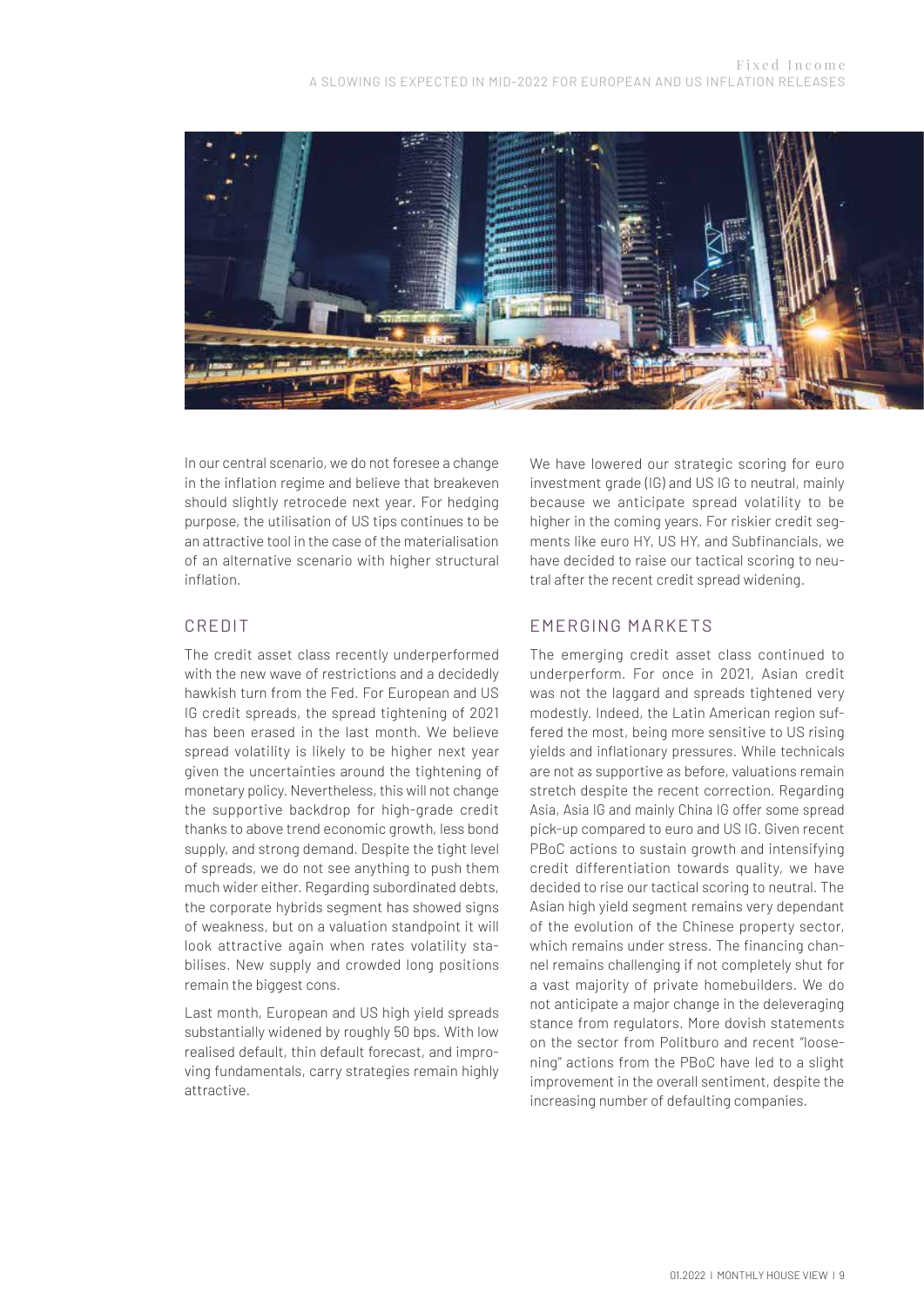# $05 \bullet$  Equities LOOKING AT 2022



We confirmed our positive view on Equity for 2022: equities are supported by global economic growth above its long-term potential, central bank policy that is broadly accommodative (despite Fed tapering), and low real yields.



2022 EPS GROWTH could slightly be revised on the upside

We continue to expect earnings to be the main driver of returns, similar to 2021, and the current consensus projections for next year (around 6-7% for the MSCI World) could slightly be revised on the upside. This scenario is still dependant on the evolution of the sanitary crisis. We do not see the recent Omicron variant as a game changer for our scenario, even if short term volatility could remain high.

#### UNITED STATES

The S&P 500 is within 2% of its all-time high as of mid-December, despite an episode of investor stress related to the discovery of a new variant. Beyond COVID-19, market participants remain concerned about inflation news and the Fed's reaction to inflationary pressures.

However, US companies are confident, with strong balance sheets and nearly USD 7 trillion in cash to deploy (in dividends, buybacks, capex, or acquisitions). As an example, for S&P 500 companies, Capex is expected to grow by 15% over 2022, with more than 40% of this investment going to technology. Buybacks should support equity markets too, with tech companies among the biggest sectors along with Financial and Healthcare which drive buybacks.

Moreover, EPS growth for 2022 is expected to be around 7%, leaving some rooms for potential upgrade.

So, we maintain our constructive view for the US which is the perfect example of the Growth with high pricing power theme. Valuations are high *versus* the rest of the world, but largely justified by stronger profitability, remaining capacity to increase margins, buybacks, and sectorial breakdown.

#### EMERGING MARKETS

China zero-COVID policies and the energy shortage are still burdening economic activity. Beijing's commitment to have companies' shares listed domestically rather than in the US has added pressure recently, and regulatory uncertainty is likely to continue to bring volatility.

On the other hand, signs of fundamental growth in China are encouraging and a more favourable policy backdrop should arrive soon. PBoC recently unveiled a monetary policy facility to support green projects lending. We forecast domestic consumption to continue on a gradual and steady pace into the next year, and we expect the Central Economic Work Conference in December to set policy stance for 2022 with "stability" as the key emphasis.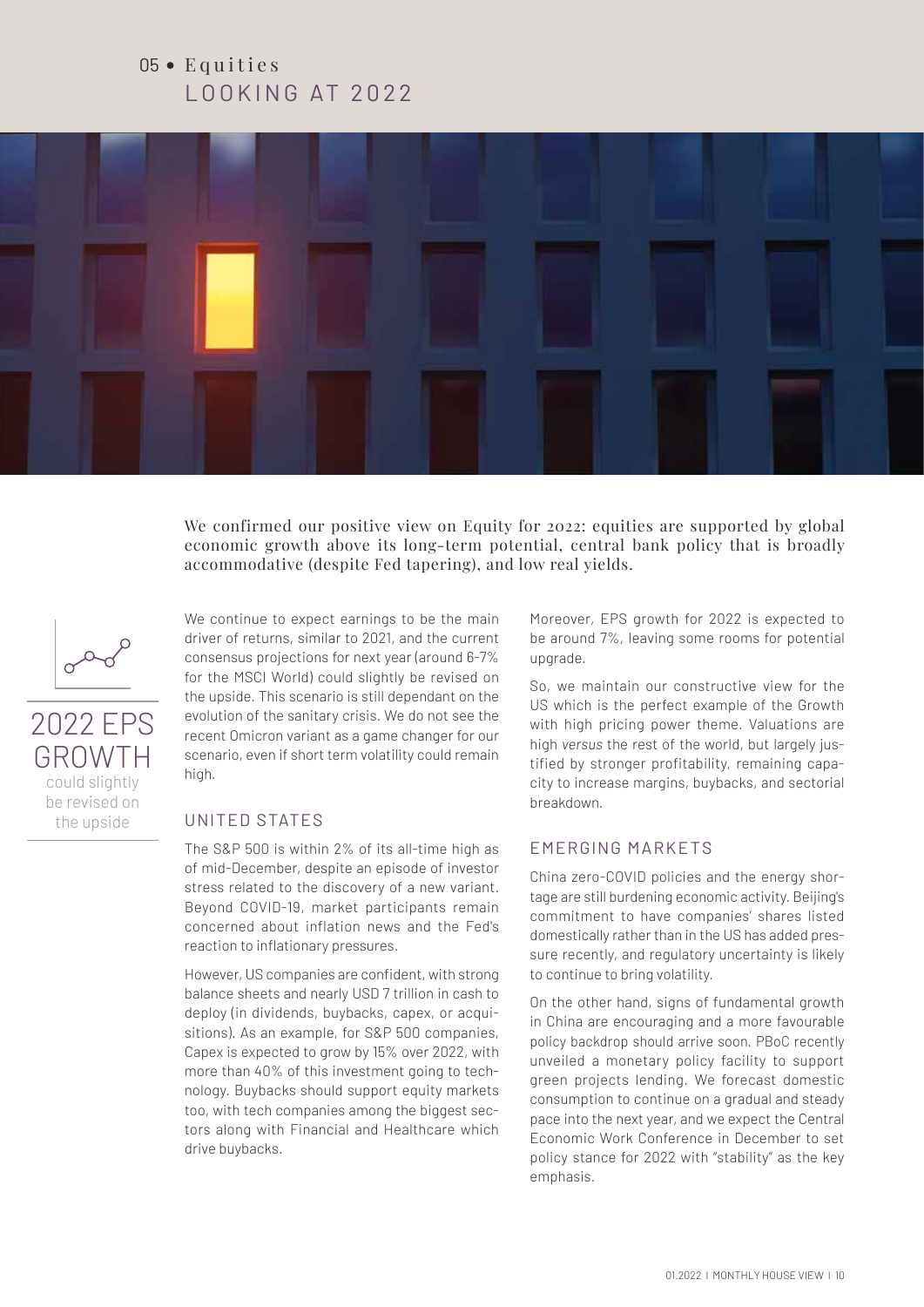Finally, the good combination of stronger earnings growth with attractive relative valuation are pushing in favour of more exposure to China in 2022, but we are still waiting for better earnings momentum as a confirmation, due to the lack of evidence at the moment (Chart 6).

For Asia ex - Japan, earnings have already fully recovered and lie above pre-COVID levels. India, Singapore, and the Philippines have recently seen 10% earnings upgrades into 2022. South Korea and Taiwan continue to offer opportunities driven by rement common to once upper common<br>technology and a global cyclical recovery.

#### **JAPAN**

The health situation continues to improve significantly due to the acceleration of vaccination.<br>The tax support plan and the improvement in the The tax support plan and the improvement in the supply chain situation expected in 2022 should support domestic consumption in Q1. The acceleration on EPS revisions combined with record cheap valuations should drive equity markets. Moreover, the Japanese market is historically a good regional hedge on potentially rising bond yields.

#### EUROPE

We maintain our positive stance on European equities for the coming months. Indeed, Europe is providing an attractive valuation in absolute terms, and in relative terms *versus* history and vs other asset classes.

EPS growth expectations for 2022 are reasonable (+5%) while revisions trends continue to reside in positive territory despite well-known headwinds (input costs, salary inflation, supply chain disruptions, new round of lockdowns in some geographies…). Pricing power will likely remain as a key investment theme for the months to come. Finally, Europe is a good hedge on potential rising bond yields as the weight of value sectors is higher than in the US.

#### THEMATICS: DISRUPTIVE TECHNOLOGY

The Technology sector remains one of the best places to be given its strong structural advantages. In fact, the sector benefits from a combirages. in fact, the sector benefits from a complete<br>nation of structural tailwinds like strong pricing<br>nation and grouth of secular themes (digital) power and growth of secular themes (digitalisation, artificial intelligence (AI), cloud, electric vehicles, internet of things…). In addition, technology fundamentals are supportive, through strong balance sheets, significant buybacks, and the rise of Capex. For example, US Capex are expected to rise at record rates with an estimated growth of around 15% in 2022 after +8.2% in 2021. One of the most interesting observations regarding the broader Capex spending is its changing nature with the structural rise of the proportion dedicated to the information technology segment explained by an increasingly information-driven society.



#### CHART 6: EPS GROWTH FOR MA JOR DE VELOPED MARKETS, BASE 100, 31.12.2020

Note: The strong EPS growth drove markets up in most developed markets with all time high level for the US and Japan index. Source: Bloomberg, Indosuez Wealth Management.

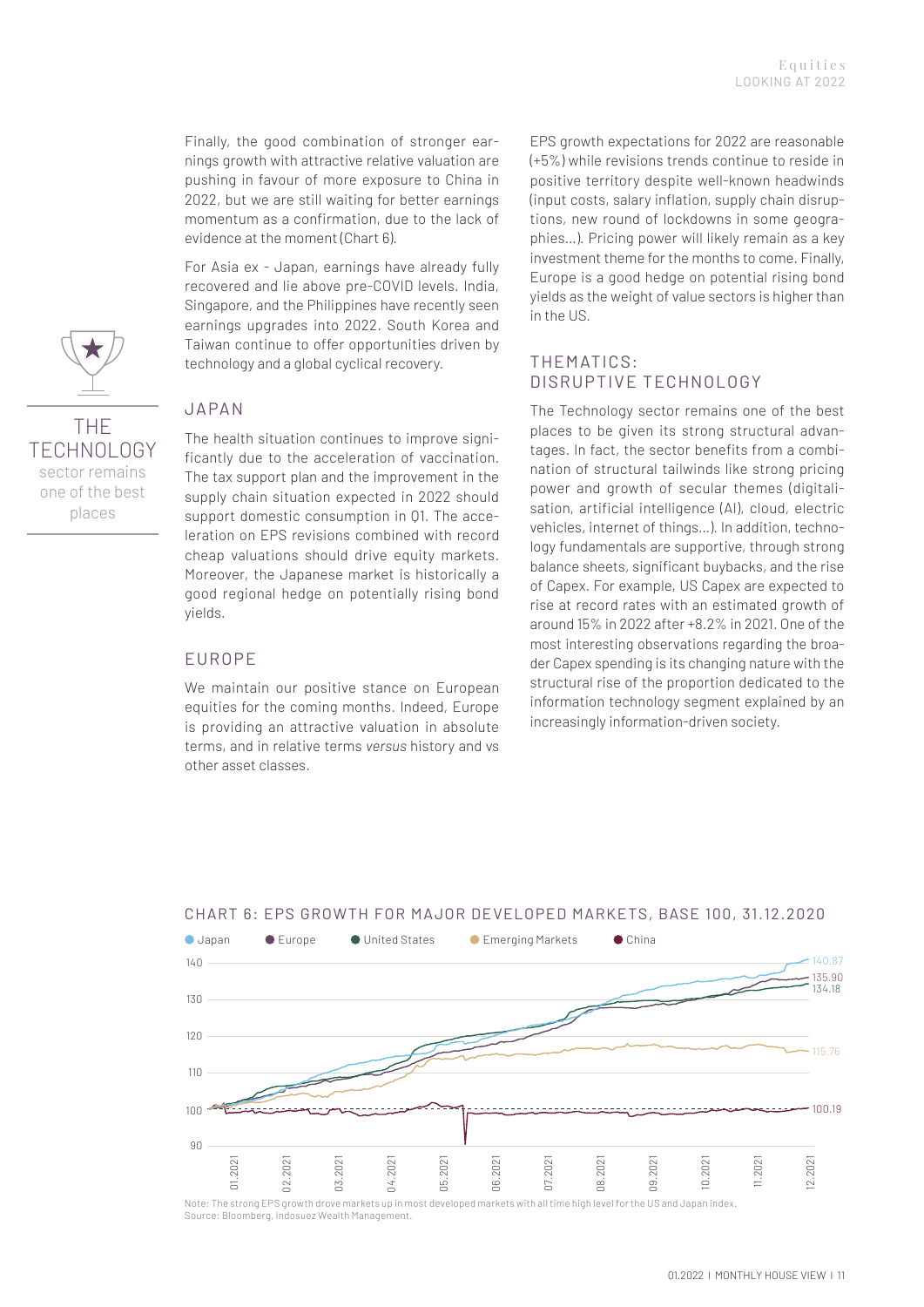Forecasts for 2021 turned out to be all wrong, with USD reigning near-supreme whilst CNY was the only major currency to climb even further in strength (showing the importance of real yield). GBP might be set to take off if risk appetite remains positive, whilst the EUR's healthy fundamentals are not enough to match the opportunities in the rest of the Forex universe.

#### USD: STILL THE KING OF CURRENCIES

Initial predictions for USD performance in 2021 were all bearish, yet we finish the year not only with a very strong USD but also no end in sight (as of yet) for progressively more hawkish Fed policies (chart 7). Economic momentum, monetary policy divergence, and short-term rates differentials<br>between major economies continue to drive USD between major economies continue to drive USD strength. We see little reason for this to revert in the coming months, notably ahead of French elections, unless the global growth outlook weakens and cancels some of the rate hikes anticipated in the US. Into year-end 2022 however, we could anticipate other currencies to gain ground once the Fed tightening is well priced in. Therefore, we anticipate only a moderate weakening of the dollar on a twelve month basis. To us, however, the important takeaways for investors are: 1) watch economic data and Fed messaging very, very closely, and 2) for now the USD has the rate advantage.

#### EUR: NOT BAD, BUT NOT GOOD ENOUGH

Despite the launch of the NextGenerationEU and numerous other factors that had been previously highlighted as potential drivers of EUR strength, the single currency is ending 2021 about 5% weaker YoY (in trade-weighted terms). And it's not that fundamentals are looking weak in Europe (cur-<br>rent COVID-19 wave notwithstanding), but rather rent COVID-19 wave notwithstanding), but rather that the fundamentals of other G10 currencies are looking better than the euro's. As Forex is always a game of "relative value", EUR has just ended up being a funding currency of choice. Looking ahead, investors will need to pay close attention to ECB messaging and try to determine when the direction of monetary policy finally starts to turn hawkish. Political uncertainties could also contribute to some volatility and pressure on the euro in Q1.

#### CHART 7: TR ADE WEIGHTED INDICES OF USD, GBP EUR AND CNY NORMALISED FOR REL ATIVE PERFORMANCE IN 2021, BASE 100, 31.12.2020

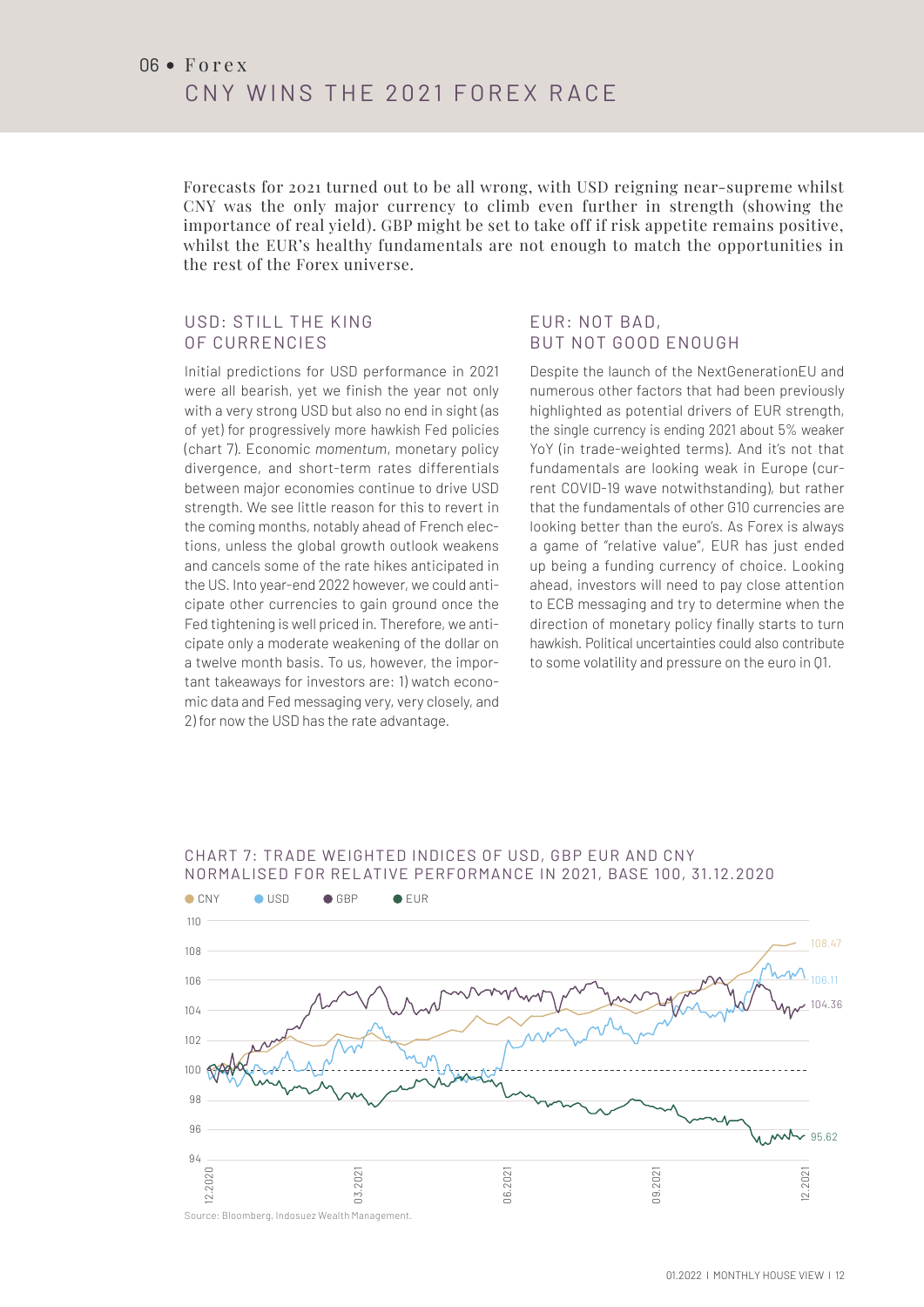

#### GBP: ALREADY HIKING UP

 $\pm$ POUND looking like an **ATTRACTIVE** CURRENCY to hold in 2022

The British pound finishes 2021 as the first major reserve currency to start hiking interest rates. After confusing markets in November because of COVID-19, the Bank of England (BoE) concluded that the Omicron variant was simply a further reason to hike given the inflationary risks associated to it (using similar reasoning to Norway's central bank) and gave a full hawkish review in December. Coupled with positive Brexit developments which had previously unnerved investors, the visible risks in the UK investment story are gradually fading away, leaving the pound looking like an attractive (highbeta) currency to hold in 2022.

#### CNY: THE FX WINNER YET AGAIN IN 2021 – ALBEIT TIME FOR A PAUSE

Divergent monetary policy paths most likely lie ahead as the PBoC now prioritises the stability of domestic growth above all. Following the swift -50 bps cut in the RRR level, the Central Bank has displayed their intentions to address the property developer concerns brewing at home. Thus, we cannot exclude a benchmark prime rate cut below 3.85% as a follow-up measure. This should serve to cap the strongest currency of the year yet again in 2021 *vis-à-vis* the US dollar, whilst the FOMC accelerated the QE taper policy underway to address runaway core CPI. These contrasting decisions could see some long overdue profit taking in the Renminbi towards 6.45/USD within an ongoing long term appreciation trend. Further international investor diversification into the positive "real yielding" RMB on any dip is likely to counteract any short-term weakening phase.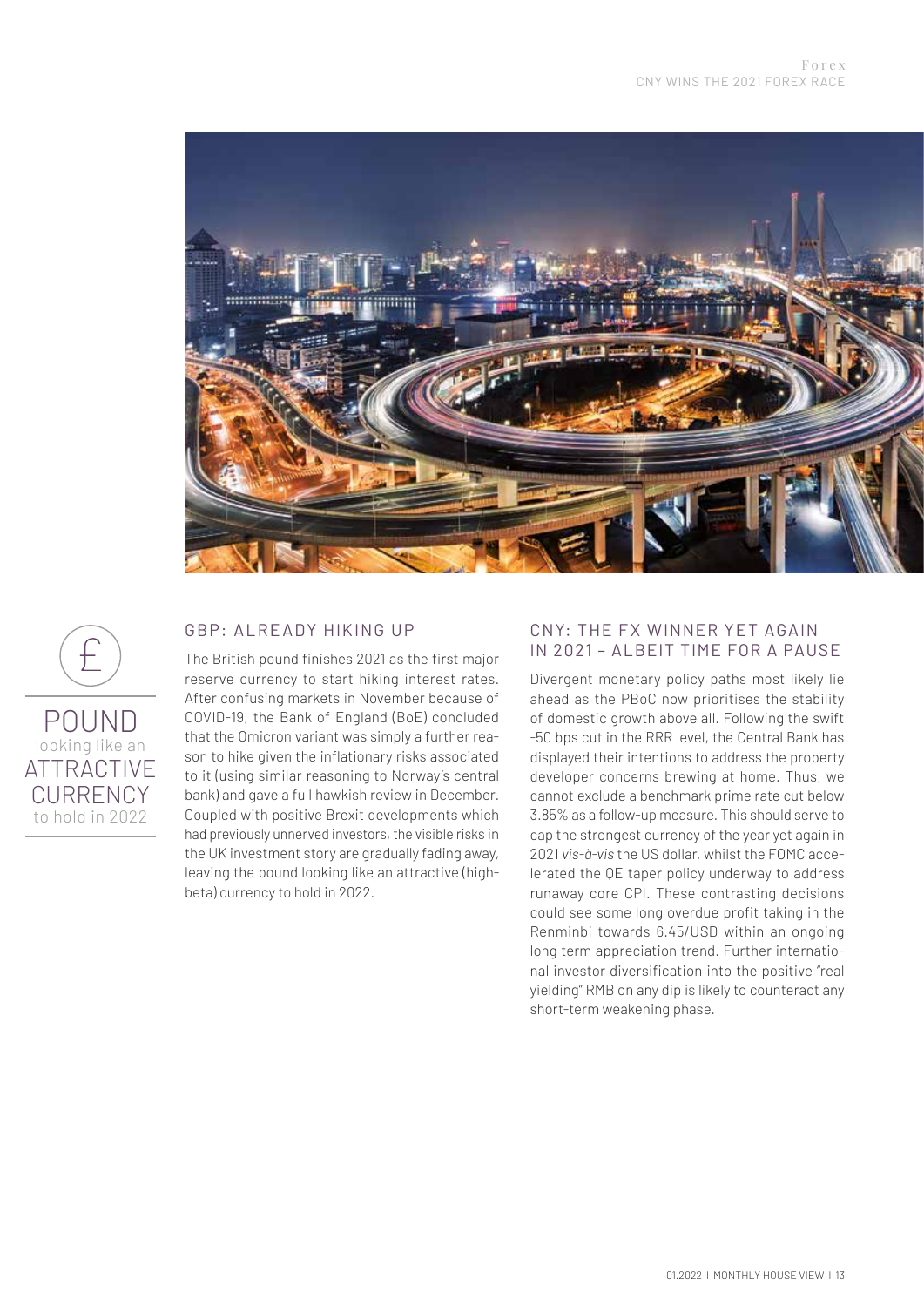## $07 \cdot$  Asset Allocation KEY CONVICTIONS FOR 2022





Global economic growth:



#### 5 PILLARS OF THE SCENARIO

- Economic Growth: 4% global growth expected, with some risks during the first quarter 2022 due to the new variant's circulation, but still benefiting from a still supportive monetary and a generous fiscal policy, the former insuring the sustainability of the latter.
- Inflation trend: above central banks' target, around 3.5% in the US and 2.5% in Europe, starting the year at a high pace as in Q4 2021, and progressively decreasing by spring 2022.
- Long-term rates: probably under control in the US as long as inflation expectations stay contained.
- Central banks: characterised both by diverging normalisation speeds, notably between a dovish ECB and a hawkish Fed expected to end tapering in March and forecasting up to three rate hikes in 2022 as per the latest dot plots.
- Earnings growth back at more reasonable level, in the high single digit area, and double digit in Asia.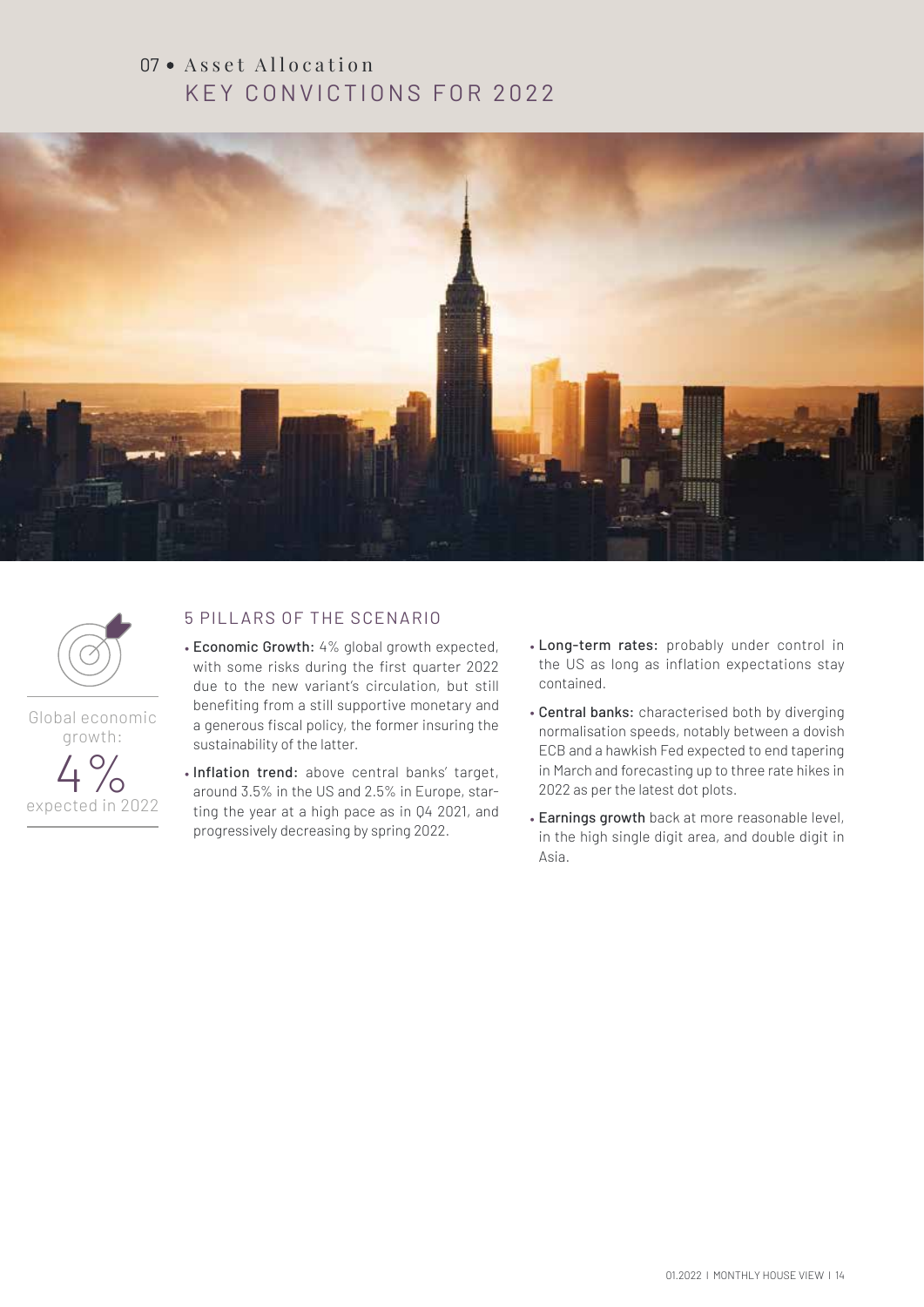#### 6 IMP L ICAT IONS ON INVESTMENT STRATEGY

- Asset classes' allocation: multi asset portfolios still positioned on a risk-on mode, favouring equities, but with maintained exposure on high yield and emerging debt.
- Geographies: a beginning of the year still focused on developed markets, but with an exposure on emerging assets (equities, debt, and currencies) that could increase gradually.
- Style: a balanced view maintained between secular growth and value stocks, with a preference for pricing power champions. Investors should continue to focus on long-term themes such as disruptive technology, environment, emerging middle class, and social trends in mature markets such as millennials or human capital.
- Carry: as we do not anticipate a massive disruption on yield curves, we believe that investors can keep their exposure on corporate bonds, bearing in mind that the 2 to 5 years part of curves will be the most reactive to Fed policy, while longer term bonds will reflect more surprises on inflation.
- Currencies: we think it is too early to call for a correction of the US Dollar in H1 2022, notably against the euro, as long as currencies largely reflect divergences in monetary policies and relative macro and political uncertainties. That being said, cheap emerging currencies could find support if the Fed does not surprise with more hikes than expected.
- Macro hedges: given the remaining uncertainty on the inflation path and upcoming political events of 2022, keeping some exposure to gold or to safe havens such as Yen could be beneficial to portfolios, but overall cash buffers should remain the best hedge and source of funding for arising opportunities.

#### KEY CONVICTIONS

|                                  | TACTICAL<br>VIEW (ST) | STRATEGIC<br>VIEW (LT) |
|----------------------------------|-----------------------|------------------------|
| <b>FIXED INCOME</b>              |                       |                        |
| <b>GOVERNMENTS</b>               |                       |                        |
| Core EUR 10Y (Bund)              | $=$ $/$ -             | Ξ                      |
| <b>EUR Periphery</b>             | $=$                   | $=$ /-                 |
| USD <sub>10</sub> Y              | $=$ / –               | $=$                    |
| <b>EUR Breakevens Inflation</b>  | $=$                   | $=$                    |
| USD Breakevens Inflation         | =/-                   | Ξ                      |
| <b>CREDITS</b>                   |                       |                        |
| Investment grade EUR             | $=$                   | Ξ                      |
| High yield EUR/BB- and >         | Ξ                     | $=$ /+                 |
| High yield EUR/B+ and <          | Ξ                     | $=$                    |
| <b>Financials Bonds EUR</b>      | $=$                   | $=$ /+                 |
| Investment grade USD             | $=$                   | $=$                    |
| High yield USD/BB- and >         | Ξ                     | $=$ /+                 |
| High yield USD/B+ and <          | $=$                   | $=$                    |
| <b>EMERGING DEBT</b>             |                       |                        |
| Sovereign Debt<br>Hard Currency  | $=$                   | $=$ /+                 |
| Sovereign Debt<br>Local Currency | =/-                   | $=$                    |
| Latam Credit USD                 | =/-                   | $=$ /-                 |
| Asia Credit USD                  | $=$ /+                | $=$ /+                 |
| Chinese Bonds CNY                | Ξ                     | $\ddot{}$              |
| <b>EQUITIES</b>                  |                       |                        |
| <b>GEOGRAPHIES</b>               |                       |                        |
| Europe                           | ÷                     | Ξ                      |
| <b>United States</b>             | $=$ /+                | $=$ /+                 |
| Japan                            | $=$ /+                | $-1=$                  |
| Latin America                    | $-1=$                 | Ξ                      |
| Asia ex-Japan                    | -/=                   | Ξ                      |
| China                            | $=$                   | $\ddot{}$              |
| <b>STYLES</b>                    |                       |                        |
| Growth                           | $\ddot{}$             | ÷                      |
| Value                            | $=$ /+                | =                      |
| Quality                          | $-1=$                 | $=$ /+                 |
| Cyclical                         | $=$                   | $=$                    |
| Defensive                        | $-1=$                 | $-1=$                  |
| <b>FOREX</b>                     |                       |                        |
| United States (USD)              | $=$                   | $=$ /-                 |
| Euro Area (EUR)                  | $=$                   | $=$ /+                 |
| United Kingdom (GBP)             | $=$                   | $=$                    |
| Switzerland (CHF)                | =/-                   | Ξ                      |
| Japan (JPY)                      | $=$                   | $=$                    |
| Brazil (BRL)                     | $=$ / –               | $=$ /-                 |
| China (CNY)                      | $=$ /-                | ÷                      |
| Gold (XAU)                       | $=$                   | $=$ /+                 |

Source: Indosuez Wealth Management.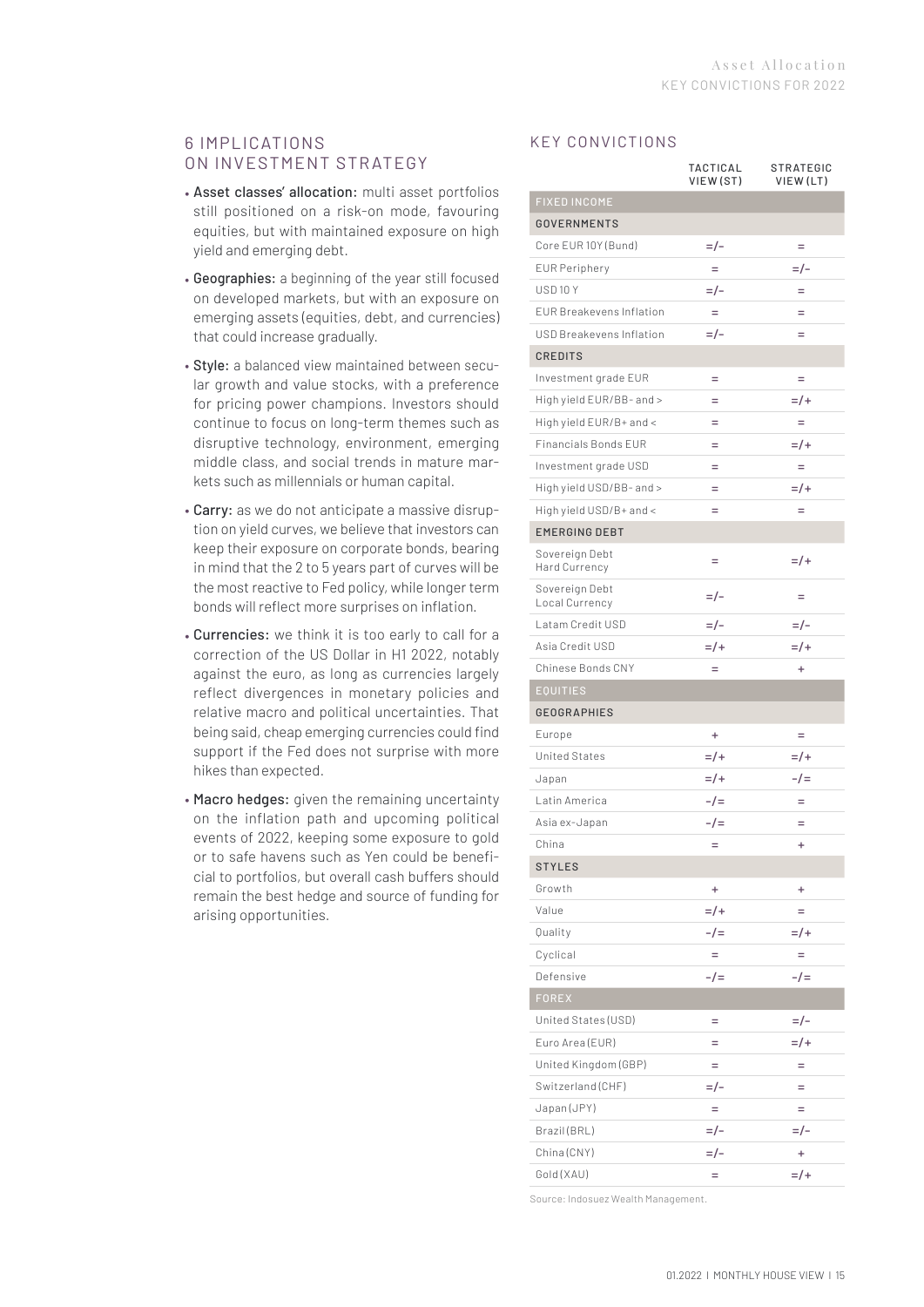# 08 • Market Monitor (local currencies) OVERVIEW OF SELECTED MARKETS

4 WEEKS

Y TD



#### DATA AS OF 15 DECEMBER 2021

| GOVERNMENT<br><b>BONDS</b>                   | YIELD        | <b>4 WEEKS</b><br>CHANGE<br>(BPS) | YTD<br>CHANGE<br>(BPS) |
|----------------------------------------------|--------------|-----------------------------------|------------------------|
| US Treasury 10Y                              | 1.46%        | $-13.24$                          | 54.33                  |
| France 10Y                                   | $-0.02%$     | $-12.50$                          | 32.70                  |
| Germany 10Y                                  | $-0.36%$     | $-11.60$                          | 20.80                  |
| Spain 10Y                                    | 0.35%        | $-13.80$                          | 30.40                  |
| Switzerland 10Y                              | $-0.28%$     | $-16.00$                          | 26.80                  |
| Japan 10Y                                    | 0.05%        | $-2.60$                           | 3.10                   |
|                                              |              |                                   |                        |
| <b>BONDS</b>                                 | LAST         | <b>4 WEEKS</b><br>CHANGE          | <b>YTD</b><br>CHANGE   |
| Governments Bonds<br><b>Emerging Markets</b> | 40.36        | $-2.65%$                          | $-10.81%$              |
| Euro Governments<br><b>Bonds</b>             | 220.33       | 0.25%                             | $-0.83%$               |
| Corporate EUR<br>high yield                  | 213.44       | $-0.09%$                          | 3.09%                  |
| Corporate USD<br>high yield                  | 329.12       | 0.06%                             | 3.44%                  |
| <b>US Government</b><br><b>Bonds</b>         | 320.25       | 0.04%                             | $-1.73%$               |
| Corporate<br><b>Emerging Markets</b>         | 51.06        | $-0.31%$                          | $-3.84%$               |
|                                              |              |                                   |                        |
| <b>CURRENCIES</b>                            | LAST<br>SPOT | <b>4 WEEKS</b><br>CHANGE          | YTD<br>CHANGE          |
| EUR/CHF                                      | 1.0440       | $-0.64%$                          | $-3.44%$               |
| GBP/USD                                      | 1.3262       | $-1.67%$                          | $-2.98%$               |
| USD/CHF                                      | 0.9251       | $-0.38%$                          | 4.51%                  |
| EUR/USD                                      | 1.1289       | $-0.27%$                          | $-7.59%$               |
| USD/JPY                                      | 114.04       | $-0.04%$                          | 10.45%                 |

| <b>EQUITY INDICES</b>                      | LAST<br>PRICE        | <b>4 WEEKS</b><br>CHANGE | <b>YTD</b><br>CHANGE |
|--------------------------------------------|----------------------|--------------------------|----------------------|
| S&P 500 (United States)                    | 4'709.85             | 0.45%                    | 25.39%               |
| FTSE 100 (United Kingdom)                  | 7'170.75             | $-1.65%$                 | 10.99%               |
| Stoxx Europe 600                           | 470.76               | $-3.92%$                 | 17.98%               |
| Topix                                      | 1'984.10             | $-2.66%$                 | 9.94%                |
| <b>MSCI World</b>                          | 3'175.11             | $-1.43%$                 | 18.03%               |
| Shanghai SE Composite                      | 5'005.90             | 2.46%                    | $-3.94%$             |
| <b>MSCI Emerging Markets</b>               | 1'214.50             | $-5.62%$                 | $-5.94%$             |
| <b>MSCILatam</b><br>(Latin America)        | 2'078.93             | $-1.64%$                 | $-15.21%$            |
| MSCI EMEA (Europe,<br>Middle East, Africa) | 269.37               | $-7.58%$                 | 11.65%               |
| MSCI Asia Ex Japan                         | 780.45               | $-5.62%$                 | $-7.41%$             |
| CAC 40 (France)                            | 6'927.63             | $-3.20%$                 | 24.79%               |
| DAX(Germany)                               | 15'476.35            | $-4.77%$                 | 12.81%               |
| MIB (Italy)                                | 26'666.08            | $-4.16%$                 | 19.94%               |
| IBEX(Spain)                                | 8'275.00             | $-7.99%$                 | 2.49%                |
| SMI (Switzerland)                          | 12'530.95            | $-0.55%$                 | 17.07%               |
|                                            |                      |                          |                      |
| <b>COMMODITIES</b>                         | LAST<br><b>PRICE</b> | <b>4 WEEKS</b><br>CHANGE | <b>YTD</b><br>CHANGE |
| Steel Rebar (CNY/Tonne)                    | 4'303.00             | $-1.35%$                 | 1.97%                |
| Gold (USD/0z)                              | 1'776.92             | $-4.85%$                 | $-6.40%$             |
| Crude Oil WTI (USD/Bbl)                    | 70.87                | $-9.56%$                 | 46.06%               |

| Steel Rebar (CNY/Tonne) | 4'303.00 | $-1.35%$  | 1.97%     |
|-------------------------|----------|-----------|-----------|
| Gold (USD/0z)           | 1'776.92 | $-4.85%$  | $-6.40%$  |
| Crude Oil WTI (USD/Bbl) | 70.87    | $-9.56%$  | 46.06%    |
| Silver (USD/0z)         | 21.51    | $-14.54%$ | $-18.57%$ |
| Copper (USD/Tonne)      | 9'199.50 | $-2.20%$  | 18.46%    |
| Natural Gas (USD/MMBtu) | 3.80     | $-21.05%$ | 49.74%    |

Source: Bloomberg, Indosuez Wealth Management. Past performance does not guarantee future performance.

| VOL ATILITY INDEX | <b>LAST</b> | 4 WFFKS<br>CHANGE<br>(POINTS) (POINTS) | YTD<br>CHANGE |
|-------------------|-------------|----------------------------------------|---------------|
| <b>VIX</b>        | 19.29       | 2.18                                   | $-3.46$       |

#### MONTHLY INVESTMENT RETURNS, PRICE INDEX

| <b>FTSE 100</b><br>Stoxx Europe 600 | $\bullet$ Topix<br>$\bullet$ S&P500 | MSCI World<br>Shanghai SE Composite | MSCIEMEA<br>● MSCII atam | ● MSCI Emerging Markets<br>● MSCI Asia Ex Japan |
|-------------------------------------|-------------------------------------|-------------------------------------|--------------------------|-------------------------------------------------|
| SEPTEMBER 2021                      | OCTOBER 2021                        | NOVEMBER 2021                       | <b>4 WEEKS CHANGE</b>    | YTD (15.12.2021)                                |
| 3.54%                               | 6.91%                               | $-0.83%$                            | 2.46%                    | 25.39%                                          |
| 1.26%                               | 5.59%                               | $-1.56%$                            | 0.45%                    | 18.03%                                          |
| 0.30%                               | 4.55%                               | $-2.30%$                            | $-1.43%$                 | 17.98%                                          |
| $-0.47%$                            | 2.43%                               | $-2.46%$                            | $-1.64%$                 | 11.65%                                          |
| $-3.41%$                            | 2.13%                               | $-2.64%$                            | $-1.65%$                 | 10.99%                                          |
| $-4.25%$                            | 1.32%                               | $-3.40%$                            | $-2.66%$                 | 9.94%                                           |
| $-4.29%$                            | 0.93%                               | $-3.64%$                            | $-3.92%$                 | $-3.94%$                                        |
| $-4.36%$                            | 0.87%                               | $-3.92%$                            | $-5.62%$                 | $-5.94%$                                        |
| $-4.76%$                            | $-1.43%$                            | $-4.14%$                            | $-5.62%$                 | $-7.41%$                                        |
| $-11.39%$                           | $-5.38%$                            | $-7.05%$                            | $-7.58%$                 | $-15.21%$                                       |





Source: Bloomberg, Indosuez Wealth Management.

Past performance does not guarantee future performance.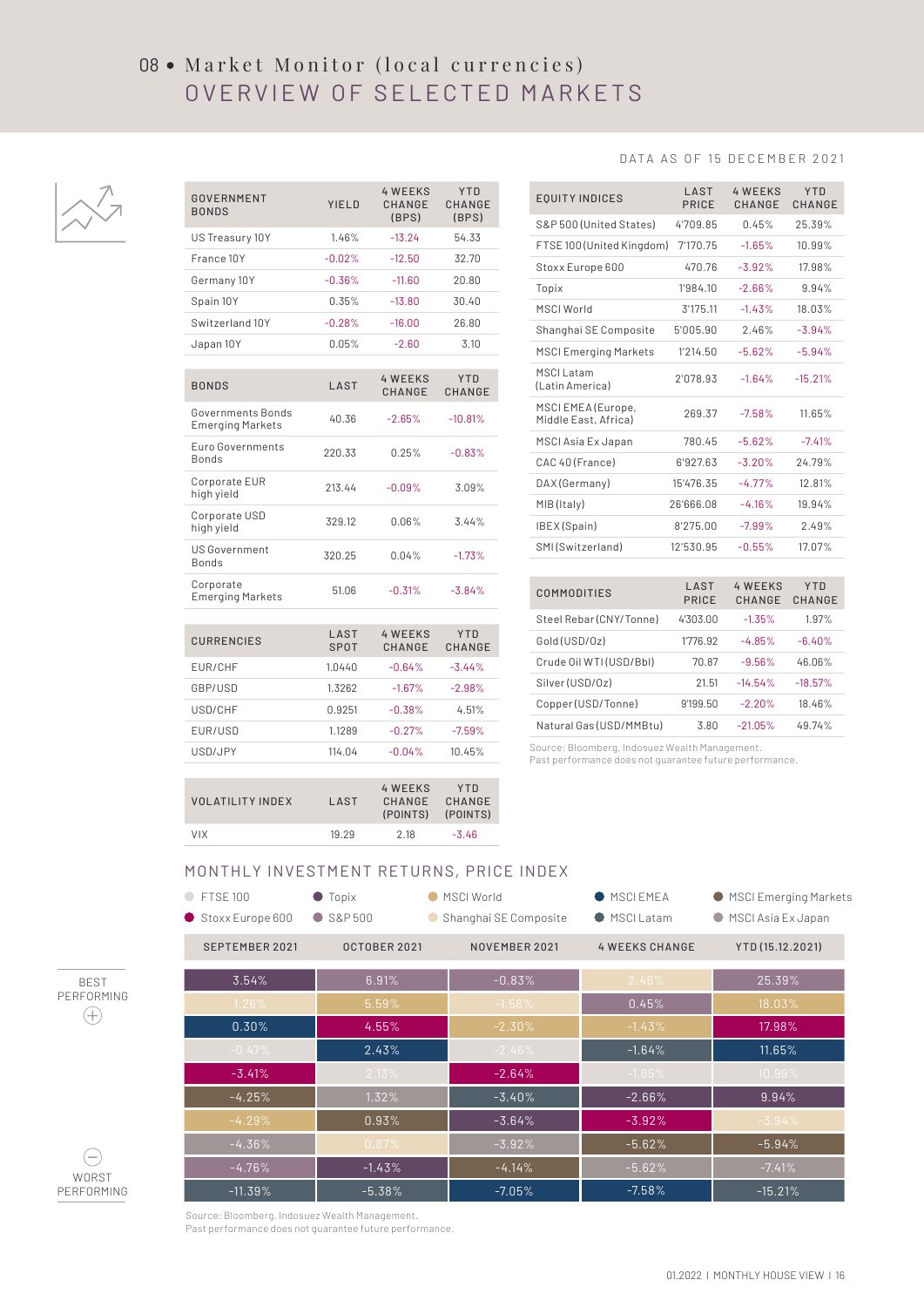

Basis point (bp): 1 basis point = 0.01%.

Blockchain: A technology for storing and transmitting information. It takes the form of a database which has the particularity of being shared simultaneously with all its users and generally does not depend on any central body.

BLS: Bureau of Labor Statistics.

BNEF: Bloomberg New Energy Finance.

Brent: A type of sweet crude oil, often used as a benchmark for the price of crude oil in Europe.

CPI (Consumer Price Index): The CPI estimates the general price level faced by a typical household based on an average consumption basket of goods and services. The CPI tends to be the most commonly used measure of price inflation.

Deflation: Deflation is the opposite of inflation. Contrary to inflation, it is characterised by a sustained decrease in general price levels over an extended period.

Duration: Reflects the sensitivity of a bond or bond fund to changes in interest rates. This value is expressed in years. The longer the duration of a bond, the more sensitive its price is to interest rate changes.

EBIT (Earnings Before Interest and Taxes): Refers to earnings generated before any financial interest and taxes are taken into account. It takes earnings and subtracts operating expenses and thus also corresponds to non-operating expenses.

EBITDA (Earnings Before Interest, Taxes, Depreciation and Amortisation): EBITDA takes net income and adds interest, taxes, depreciation and amortisation expenses back to it. It is used to measure a company's operating profitability before non-operating expenses and non-cash charges.

ECB: The European Central Bank, which governs the euro and Euro Area member countries' monetary policy.

Economic Surprises Index: Measures the degree of variation in macro-economic data published versus forecasters' expectations.

Economies of scale: Decrease in a product's unit cost that a company obtains by increasing the quantity of its production.

EPS: Earnings per share.

ESG: Non-financial corporate rating system based on environmental, social and governance criteria. It is used to evaluate the sustainability and ethical impact of an investment in a company.

Fed: The US Federal Reserve, i.e. the central bank of the United States.

FOMC (Federal Open Market Committee): The US Federal Reserve's monetary policy body.

GDP (Gross Domestic Product): GDP measures a country's yearly production of goods and services by operators residing within the national territory.

Gig economy: system characterised by flexible, temporary or freelance jobs.

IEA: International Energy Agency.

IMF: The International Monetary Fund.

Inflation breakeven: Level of inflation where nominal bonds have the same return as inflation-linked bonds (of the same maturity and grade). In other words, it is the level of inflation at which it makes no difference if an investor owns a nominal bond or an inflation-linked bond. It therefore represents inflation expectations in a geographic region for a specific maturity.

Inflation swap rate 5-year, 5-year: A market measure of what fiveyear inflation expectations will be in five years' time. It provides a window into how inflation expectations may change in the future.

IPPC: The Intergovernmental Panel on Climate Change.

IRENA: International Renewable Energy Agency.

ISM: Institute for Supply Management.

Japanification of the economy: Refers to the stagnation the Japanese economy has faced in the last three decades, and is generally used to refer to economists' fears that other developed countries will follow suit.

Metaverse: A metaverse (portmanteau of meta and universe) is a fictional virtual world. The term is regularly used to describe a future version of the internet where virtual, persistent and shared spaces are accessible via 3D interaction.

OECD: Organisation for Economic Co-operation and Development.

Oligopoly: An oligopoly occurs when there is a small number of producers (supply) with a certain amount of market power and a large number of customers (demand) on a market.

OPEC: Organization of the Petroleum Exporting Countries; 14 members.

OPEC+: OPEC plus 10 additional countries, notably Russia, Mexico, and Kazakhstan.

PMI: Purchasing Managers' Index.

Policy-mix: The economic strategy adopted by a state depending on the economic environment and its objectives, mainly consisting of a combination of monetary and fiscal policy.

Pricing power: Refers to the ability of a company or brand to increase its prices without affecting demand for its products.

Quantitative easing (QE): A monetary policy tool by which the central bank acquires assets such as bonds, in order to inject liquidity into the economy.

SEC (Securities and Exchange Commission): The SEC is an independent federal agency with responsibility for the orderly functioning of US securities markets.

Spread (or credit spread): A spread is the difference between two assets, typically between interest rates, such as those of corporate bonds over a government bond.

Secular stagnation: Refers to an extended period of little or no economic growth.

SRI: Sustainable and Responsible Investments.

Uberisation: Term derived from the name of US company Uber which develops and operates digital platforms that connect drivers and riders. It refers to a new business model that leverages new digital technologies and is part of the sharing economy, insofar as it puts customers in direct contact with service providers, at a reduced cost and with lower prices.

VIX: The index of implied volatility in the S&P 500 Index. It measures market operators' expectations of 30-day volatility, based on index options.

WTI (West Texas Intermediate): Along with Brent crude, the WTI is a benchmark for crude oil prices. WTI crude is produced in America and is a blend of several sweet crude oils.

WTO: World Trade Organization.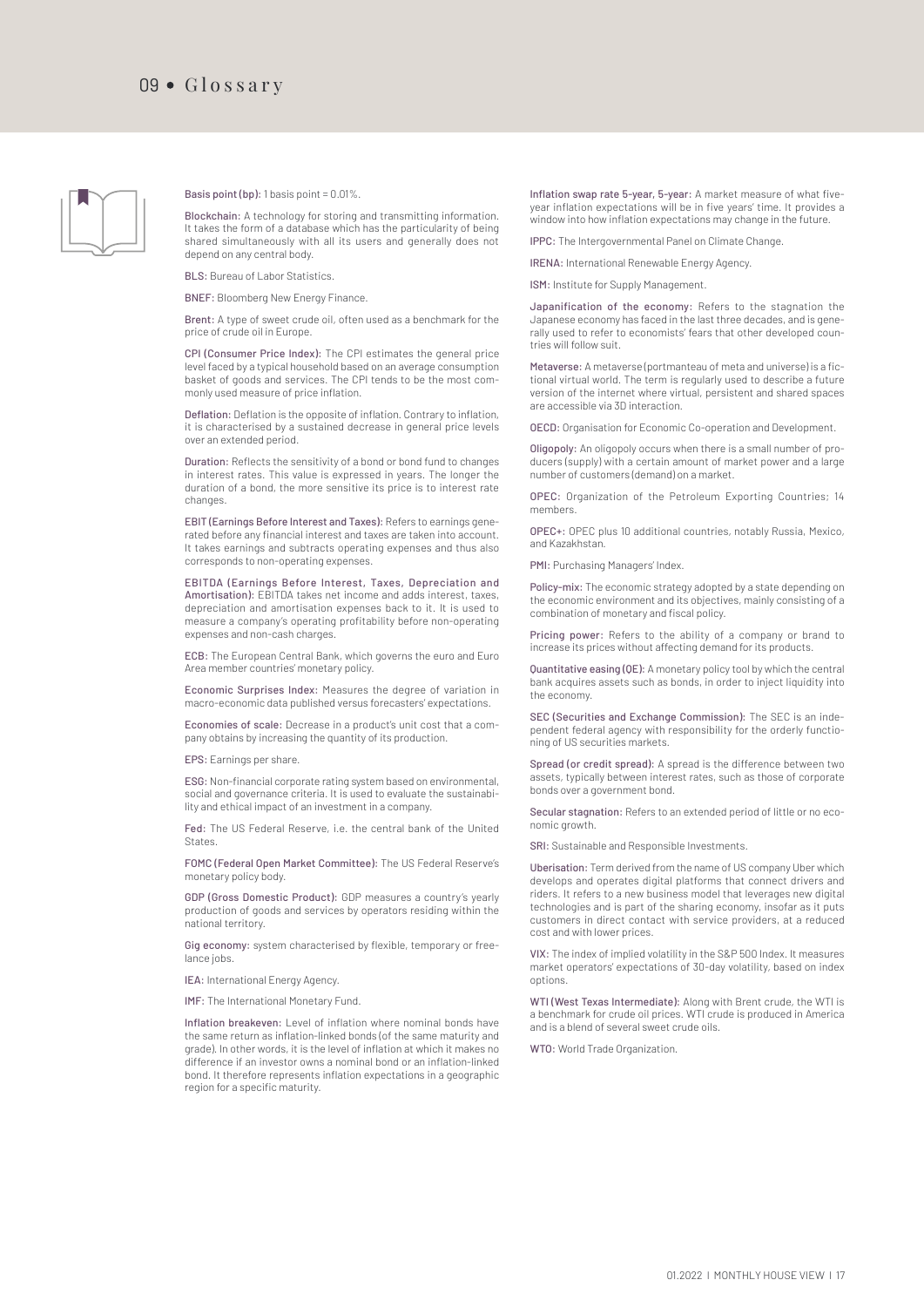This document entitled "Monthly House View" (the "Brochure") is issued for marketing communication only.

The languages in which it is drafted form part of the working languages of Indosuez Wealth Management.

The information published in the Brochure has not been reviewed and is not subject to the a manufacture parallel in the accuratories in the contribution and the temperature of the proval or authorisation of any regulatory or market authority whatsoever, in whate jurisdiction.

The Brochure is not intended for or aimed at the persons of any country in particular.

The Brochure is not intended for persons who are citizens, domiciled or resident in a country or jurisdiction in which its distribution, publication, availability or use would contravene applicable laws or regulations.

This document does not constitute or contain an offer or an invitation to buy or sell any financial instrument and/or service whatsoever. Similarly, it does not, in any way, constitute a strategy, personalised or general investment or disinvestment recommendation or advice, legal or tax<br>advice, audit advice, or any other advice of a professional nature. No representation is made<br>that any investment or strategy is su any investment or strategy constitutes a personalised investment advice to any investor.

The relevant date in this document is, unless otherwise specified, the editing date<br>mentioned on the last page of this disclaimer. The information contained herein are based<br>on sources considered reliable. We use our best and comprehensives of the information contained in this document. All information as well<br>as the price, market valuations and calculations indicated herein may change without notice.<br>Past prices and performances are not ne

The risks include, amongst others, political risks, credit risks, foreign exchange risks, economic risks and market risks. Before entering into any transaction you should consult your<br>investment advisor and, where necessary, obtain independent professional advice in respect<br>of risks, as well as any legal, regul of your particular financial situation and your financial knowledge and experience

Foreign currency rates may adversely affect the value, price or income of the investment when it is realised and converted back into the investor's base currency.

CA Indosuez a French company, the holding company for the Crédit Agricole group's wealth management business, and its related subsidiaries or entities, namely CA Indosuez (Switzerland) SA, CA Indosuez Wealth (Europe), CFM Indosuez Wealth, their respective<br>subsidiaries, branches, and representative offices, whatever their location, operate under<br>the single brand Indosuez Wealth Management. E subsidiaries, branches, and representative offices, as well as each of the other Indosuez Wealth Management entities are referred to individually as the "Entity" and collectively as the "Entities".

The Entities or their shareholders as well as its shareholders, subsidiaries, and more generally<br>companies in the Crédit Agricole SA group (the "Group") and respectively their corporate<br>officers, senior management or emplo services or any other type of service for or from these Entities. Where an Entity and/or a<br>Crédit Agricole Group Entity acts as an investment adviser and/or manager, administrator,<br>distributor or placement agent for certai or carries out other services in which an Entity or the Crédit Agricole Group has or is likely<br>to have a direct or indirect interest, your Entity shall give priority to the investor's interest.

Some investments, products, and services, including custody, may be subject to legal and regulatory restrictions or may not be available worldwide on an unrestricted basis taking into consideration the law of your country of origin, your country of residence or any other<br>country with which you may have ties. In particular, any the products or services featured<br>in the Brochure are not suitable for r may be provided by Entities under their contractual conditions and prices, in accordance<br>with applicable laws and regulations and subject to their licence. They may be modified or<br>withdrawn at any time without any notifica

Please contact your relationship manager for further information.

In accordance with applicable regulations, each Entity makes the Brochure available:

- In France: this publication is distributed by CA Indosuez, a public limited company with a capital of 584325'015 euros, a credit institution and an insurance brokerage company<br>registered with the French Register of Insurance Intermediaries under number 07 004<br>759 and with the Paris Trade and Companies Register registered office is located at 17, rue du Docteur Lancereaux - 75008 Paris, and whose supervisory authorities are the Prudential Control and Resolution Authority and the Autorité des Marchés Financiers.
- In Luxembourg: the Brochure is distributed by CA Indosuez Wealth (Europe), a limited company (société anonyme) under Luxembourg law with share capital of euros 415.000.000, having its registered office at 39 allée Scheff Commission de Surveillance du Secteur Financier (CSSF).
- The Spain: the Brochure is distributed by CA Indosuez Wealth (Europe) Sucursal en España,<br>supervised by the Banco de España (www.bde.es) and the Spanish National Securities<br>Market Commission (Comision Nacional del Mercado a branch of CA Indosuez Wealth (Europe), a credit institution duly registered in Luxembourg<br>and supervised by the Luxembourg financial regulator, the Commission de Surveillance du<br>Secteur Financier (CSSF). Adress: Paseo de and Companies Register, number T 30.176,F 1,S 8, H M-543170, CIF (Company tax ID): W-0182904-C.
- In Belgium: the Brochure is distributed by CA Indosuez Wealth (Europe) Belgium Branch, located at 120 Chaussée de la Hulpe B-1000 Brussels, Belgium, registered with the Brussels<br>Companies Register under number 0534 752 288, entered in the Banque-Carrefour des<br>Entreprises (Belgian companies database) under VA a branch of CA Indosuez Wealth (Europe), having its registered office at 39 allée Scheffer<br>L-2520 Luxembourg, registered with the Luxembourg Companies Register under number<br>B91.986, an authorised credit institution establi Luxembourg financial regulator, the Commission de Surveillance du Secteur Financier  $(C)$
- In Italy: the Brochure is distributed by CA Indosuez Wealth (Europe), Italy Branch based<br>in Piazza Cavour 2, Milan, Italy, registered in the Register of Banks no. 8097, tax code<br>and registration number in the Business Regi n. 97902220157.
- Within the European Union: the Brochure may be distributed by Indosuez Wealth Management Entities authorised to do so under the Free Provision of Services.
- In Monaco: the Brochure is distributed by CFM Indosuez Wealth, 11, Boulevard Albert 1er 98000 Monaco registered in the Monaco Trade and Industry Register under number 56S00341.
- In Switzerland: the Brochure is distributed by CA Indosuez (Switzerland) SA, Quai Général-Guisan 4, 1204 Geneva and by CA Indosuez Finanziaria SA, Via F. Pelli 3, 6900 Lugano and by their Swiss branches and/or agencies. The Brochure constitutes marketing material and<br>does not constitute the product of a financial analysis within the meaning of the directives<br>of the Swiss Bankers Association (SBA) r within the meaning of Swiss law. Consequently, these directives are not applicable to the Brochure.
- In Hong Kong Special Administrative Region: the Brochure is distributed by CA Indosuez (Switzerland) SA, Hong Kong Branch, 29<sup>th</sup> floor Pacific Place, 88 Queensway. No information the Brochure has not been referred to t Investor) Rules (Cap. 571D)).
- In Singapore: the Brochure is distributed by CA Indosuez (Switzerland) SA, Singapore Branch 168 Robinson Road #23-03 Capital Tower, Singapore 068912. In Singapore, the Brochure is only intended for persons considered to and Futures Act, Chapter 289 of Singapore. For any questions concerning the Brochure, recipients in Singapore can contact CA Indosuez (Switzerland) SA, Singapore Branch.
- In Dubai: the Brochure is distributed by CA Indosuez (Switzerland) SA, Dubai Representative Office, The Maze Tower Level 13 Sheikh Zayed Road, P.O. Box 9423 United Arab Emiretes. CA Indosuez (Switzerland) SA operates The Brochure does not constitute an offer to a particular person or the general public, or an invitation to submit an offer. It is distributed on a private basis and has not been reviewed or approved by the UAE Central Bank or by another UAE regulatory authority.
- In Abu Dhabi: the Brochure is distributed by CA Indosuez (Switzerland) SA, Abu Dhabi<br>Representative Office, Zayed The I''' Street- Al Muhairy Center, Office Tower, 4''' Floor,<br>P.O. Box 44836 Abu Dhabi, United Arab Emir in the United Arab Emirates (UAE) via its representative office which comes under the supervisory authority of the UAE Central Bank. In accordance with the rules and regulations applicable in the UAE, CA Indosuez (Switzerland) SA representation office may not carry out any banking activity. The representative office may only market and promote CA Indosuez<br>(Switzerland) SA's activities and products. The Brochure does not constitute an offer to a<br>particular person or the general public, or on a private basis and has not been reviewed or approved by the UAE Central Bank or by another UAE regulatory authority.
- Other countries: laws and regulations of other countries may also limit the distribution of this publication. Anyone in possession of this publication must seek information about any legal restrictions and comply with them.

The Brochure may not be photocopied or reproduced or distributed, in full or in part, in any form without the prior agreement of your Bank

© 2021, CA Indosuez (Switzerland) SA/All rights reserved.

Photo credite: iStock.

Edited as per 17.12.2021.